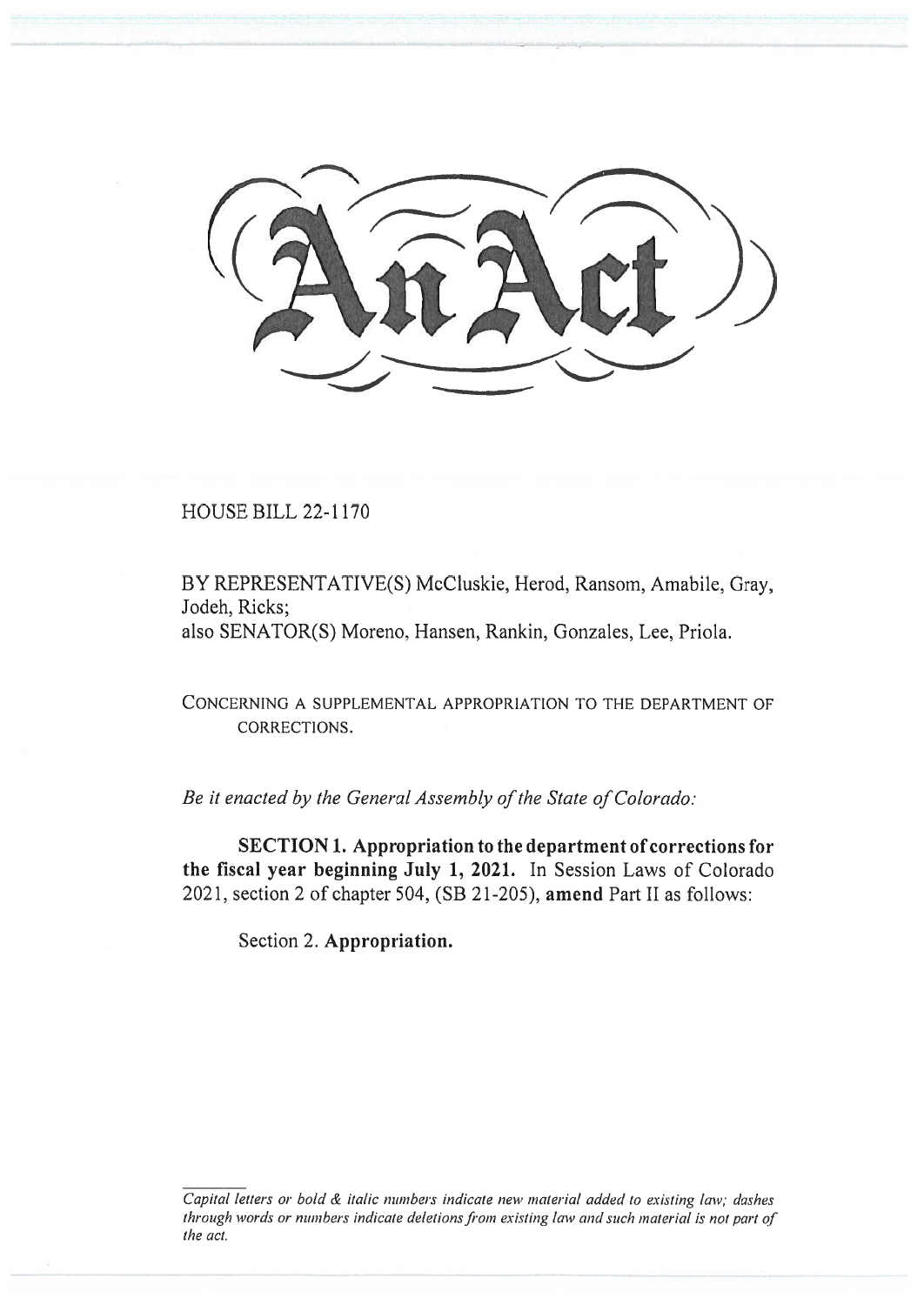|                                            |                           |              |                               |                                                |             | <b>APPROPRIATION FROM</b>   |                                       |                                |
|--------------------------------------------|---------------------------|--------------|-------------------------------|------------------------------------------------|-------------|-----------------------------|---------------------------------------|--------------------------------|
|                                            | ITEM &<br><b>SUBTOTAL</b> | <b>TOTAL</b> | <b>GENERAL</b><br><b>FUND</b> | <b>GENERAL</b><br><b>FUND</b><br><b>EXEMPT</b> |             | <b>CASH</b><br><b>FUNDS</b> | <b>REAPPROPRIATED</b><br><b>FUNDS</b> | <b>FEDERAL</b><br><b>FUNDS</b> |
|                                            | $\mathbb S$               | $\mathbb S$  | \$                            | \$                                             | $\mathbb S$ |                             | \$                                    | $\mathbb{S}$                   |
|                                            |                           |              |                               | <b>PART II</b>                                 |             |                             |                                       |                                |
|                                            |                           |              |                               | DEPARTMENT OF CORRECTIONS                      |             |                             |                                       |                                |
| (1) MANAGEMENT                             |                           |              |                               |                                                |             |                             |                                       |                                |
| (A) Executive Director's Office Subprogram |                           |              |                               |                                                |             |                             |                                       |                                |
| <b>Personal Services</b>                   | 4,211,835                 |              | 3,968,030                     |                                                |             |                             | 243,805 <sup>a</sup>                  |                                |
|                                            |                           |              | $(32.8$ FTE)                  |                                                |             |                             | $(4.0$ FTE)                           |                                |
| Health, Life, and Dental                   | 67,562,540                |              | 65,734,361                    |                                                |             | 1,828,179 <sup>b</sup>      |                                       |                                |
| Short-term Disability                      | 603,955                   |              | 588,373                       |                                                |             | $15,582^{b}$                |                                       |                                |
| S.B. 04-257 Amortization                   |                           |              |                               |                                                |             |                             |                                       |                                |
| <b>Equalization Disbursement</b>           | 19,329,894                |              | 18,841,701                    |                                                |             | $488,193^b$                 |                                       |                                |
| S.B. 06-235 Supplemental                   |                           |              |                               |                                                |             |                             |                                       |                                |
| Amortization Equalization                  |                           |              |                               |                                                |             | $488,193^{b}$               |                                       |                                |
| <b>Disbursement</b>                        | 19,329,894                |              | 18,841,701                    |                                                |             | $318,891^{b}$               |                                       |                                |
| <b>Salary Survey</b>                       | 12,350,919                |              | 12,032,028                    |                                                |             |                             |                                       |                                |
| PERA Direct Distribution                   | 10,222,043                |              | 9,964,045                     |                                                |             | 257,998 <sup>b</sup>        |                                       |                                |
| Shift Differential                         | 10,251,533                |              | 10,222,298                    |                                                |             | $29,235^b$                  |                                       |                                |
| Workers' Compensation                      | 5,781,190                 |              | 5,598,506                     |                                                |             | 182,684 <sup>b</sup>        |                                       |                                |
| <b>Operating Expenses</b>                  | 376,801                   |              | 286,801                       |                                                |             |                             | $5,000^a$                             | $85,000(1)^c$                  |
| <b>Legal Services</b>                      | 3,414,416 <sup>d</sup>    |              | 2,933,453                     |                                                |             | 480,963 <sup>b</sup>        |                                       |                                |
| Payment to Risk Management                 |                           |              |                               |                                                |             |                             |                                       |                                |
| and Property Funds                         | 4,297,495                 |              | 4,127,732                     |                                                |             | $169,763^b$                 |                                       |                                |
| <b>Leased Space</b>                        | 6,066,143                 |              | 5,711,336                     |                                                |             | 354,807 <sup>b</sup>        |                                       |                                |
| Capitol Complex Leased                     |                           |              |                               |                                                |             |                             |                                       |                                |
| Space                                      | 59,492                    |              | 42,498                        |                                                |             | $16,994^b$                  |                                       |                                |
| Annual Depreciation-Lease                  |                           |              |                               |                                                |             |                             |                                       |                                |
| <b>Equivalent Payments</b>                 | 530,642                   |              | 530,642                       |                                                |             |                             |                                       |                                |
| Planning and Analysis                      |                           |              |                               |                                                |             |                             |                                       |                                |
| Contracts                                  | 82,410                    |              | 82,410                        |                                                |             |                             |                                       |                                |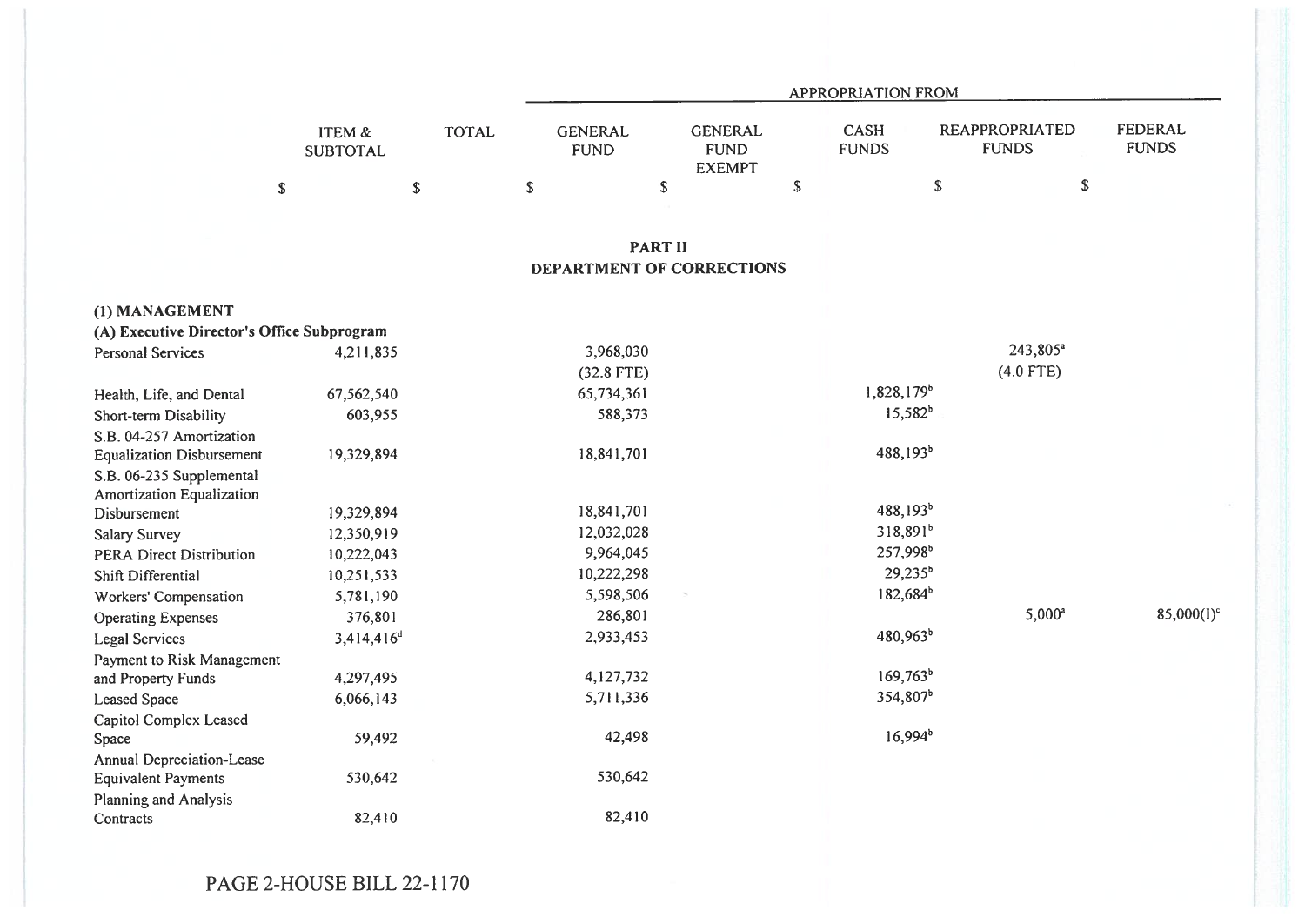|                      |                           |              |   | APPROPRIATION FROM            |                                                |    |                                                        |    |    |                         |  |  |
|----------------------|---------------------------|--------------|---|-------------------------------|------------------------------------------------|----|--------------------------------------------------------|----|----|-------------------------|--|--|
|                      | ITEM &<br><b>SUBTOTAL</b> | <b>TOTAL</b> |   | <b>GENERAL</b><br><b>FUND</b> | <b>GENERAL</b><br><b>FUND</b><br><b>EXEMPT</b> |    | REAPPROPRIATED<br>CASH<br><b>FUNDS</b><br><b>FUNDS</b> |    |    | FEDERAL<br><b>FUNDS</b> |  |  |
|                      | \$                        | \$           | S |                               | S                                              | \$ |                                                        | D. | \$ |                         |  |  |
| Payments to District |                           |              |   |                               |                                                |    |                                                        |    |    |                         |  |  |
| Attorneys            | 681,102                   |              |   | 681,102                       |                                                |    |                                                        |    |    |                         |  |  |
| Payments to Coroners | 32,175                    |              |   | 32,175                        |                                                |    |                                                        |    |    |                         |  |  |
|                      | 165,184,479               |              |   |                               |                                                |    |                                                        |    |    |                         |  |  |

<sup>a</sup> These amounts shall be transferred from the Department of Public Safety from the State Victims Assistance and Law Enforcement Program line item appropriation in the Victims Assistance section of the Division of Criminal Justice. These amounts originate as cash funds from the Victims Assistance and Law Enforcement Fund created in Section 24-33.5-506  $(1)$ , C.R.S.

<sup>b</sup> Of these amounts, an estimated \$3,646,579 shall be from sales revenues earned by Correctional Industries, an estimated \$591,549 shall be from sales revenues earned by the Canteen Operation, and an estimated \$393,354 shall be from the COVID Heroes Collaboration Fund created in Section 24-50-104 (1)(k), C.R.S.

' This amount shall be from the Social Security Administration Incentive Payment Memorandum of Understanding. This amount is included for informational purposes only.

<sup>d</sup> Of this amount, \$3,393,670 shall be used to purchase legal services from the Department of Law and \$20,746 shall be used to contract for legal services from private firms for litigation related to the Rifle Correctional Center.

## (B) External Capacity Subprogram (I) Private Prison Monitoring Unit

| (1) Private Prison Monitoring Unit |           |              |                       |
|------------------------------------|-----------|--------------|-----------------------|
| Personal Services                  | 980,145   | 980.145      |                       |
|                                    |           | $(12.7$ FTE) |                       |
| <b>Operating Expenses</b>          | 183,443   | 153,976      | $29.467$ <sup>a</sup> |
|                                    | 1,163,588 |              |                       |

<sup>a</sup> This amount shall be from revenues earned from monitoring private Colorado prisons that house out-of-state offenders.

(2) Payments to House State Prisoners' Payments to local jails at a rate of \$59.42 per inmate per day 13,023,829 13,023,829

PAGE 3-HOUSE BILL 22-1170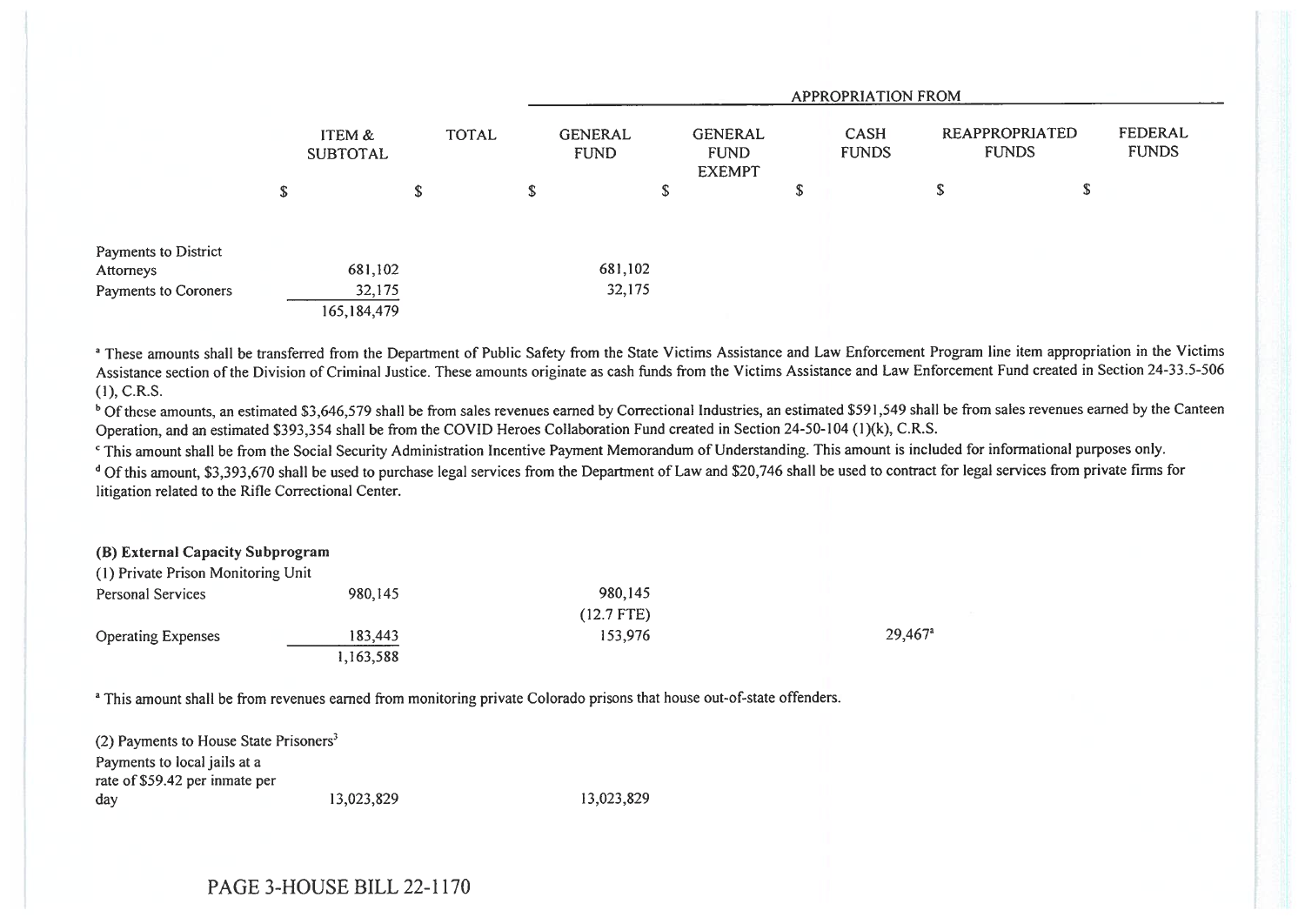|                                                                                                                             |                                      |                            |                               | <b>APPROPRIATION FROM</b>                      |    |                          |                                       |                         |  |  |  |  |  |
|-----------------------------------------------------------------------------------------------------------------------------|--------------------------------------|----------------------------|-------------------------------|------------------------------------------------|----|--------------------------|---------------------------------------|-------------------------|--|--|--|--|--|
|                                                                                                                             | <b>ITEM &amp;</b><br><b>SUBTOTAL</b> | <b>TOTAL</b>               | <b>GENERAL</b><br><b>FUND</b> | <b>GENERAL</b><br><b>FUND</b><br><b>EXEMPT</b> |    | CASH<br><b>FUNDS</b>     | <b>REAPPROPRIATED</b><br><b>FUNDS</b> | FEDERAL<br><b>FUNDS</b> |  |  |  |  |  |
| $\mathbb S$                                                                                                                 | $\mathbb S$                          |                            | ${\mathbb S}$                 | ${\mathbb S}$                                  | \$ |                          | \$<br>${\mathbb S}$                   |                         |  |  |  |  |  |
|                                                                                                                             |                                      |                            |                               |                                                |    |                          |                                       |                         |  |  |  |  |  |
| Payments to in-state private<br>prisons at a rate of \$58.79                                                                |                                      |                            |                               |                                                |    |                          |                                       |                         |  |  |  |  |  |
| \$63.32 per inmate per day <sup>4</sup>                                                                                     | 58,968,020                           |                            | 56,568,020                    |                                                |    | $2,400,000$ <sup>a</sup> |                                       |                         |  |  |  |  |  |
| Inmate Education and Benefit<br>Programs at In-state Private                                                                | 59,362,872                           |                            | 59,362,872                    |                                                |    |                          |                                       |                         |  |  |  |  |  |
| Prisons                                                                                                                     | 541,566<br>72,533,415<br>72,928,267  |                            | 541,566                       |                                                |    |                          |                                       |                         |  |  |  |  |  |
| *-This amount shall be from the State Criminal Alien Assistance Program Cash Fund created in Section 17-1-107.5 (1), C.R.S. |                                      |                            |                               |                                                |    |                          |                                       |                         |  |  |  |  |  |
| (C) Inspector General Subprogram                                                                                            |                                      |                            |                               |                                                |    |                          |                                       |                         |  |  |  |  |  |
| <b>Personal Services</b>                                                                                                    | 4,591,555                            |                            | 4,485,322<br>(49.2 FTE)       |                                                |    | $106,233$ <sup>a</sup>   |                                       |                         |  |  |  |  |  |
| <b>Operating Expenses</b>                                                                                                   | 445,372                              |                            | 362,185                       |                                                |    | 83,187 <sup>a</sup>      |                                       |                         |  |  |  |  |  |
| <b>Inspector General Grants</b>                                                                                             | 207,912<br>5,244,839                 |                            |                               |                                                |    |                          |                                       | 207,912(I)              |  |  |  |  |  |
| <sup>a</sup> These amounts shall be from revenues earned from private prison out of state offender investigations.          |                                      |                            |                               |                                                |    |                          |                                       |                         |  |  |  |  |  |
|                                                                                                                             |                                      | 244,126,321<br>244,521,173 |                               |                                                |    |                          |                                       |                         |  |  |  |  |  |
| (2) INSTITUTIONS<br>(A) Utilities Subprogram                                                                                |                                      |                            |                               |                                                |    |                          |                                       |                         |  |  |  |  |  |
| <b>Personal Services</b>                                                                                                    | 337,252                              |                            | 337,252<br>$(2.6$ FTE)        |                                                |    |                          |                                       |                         |  |  |  |  |  |
|                                                                                                                             |                                      |                            |                               |                                                |    |                          |                                       |                         |  |  |  |  |  |

PAGE 4-HOUSE BILL 22-1170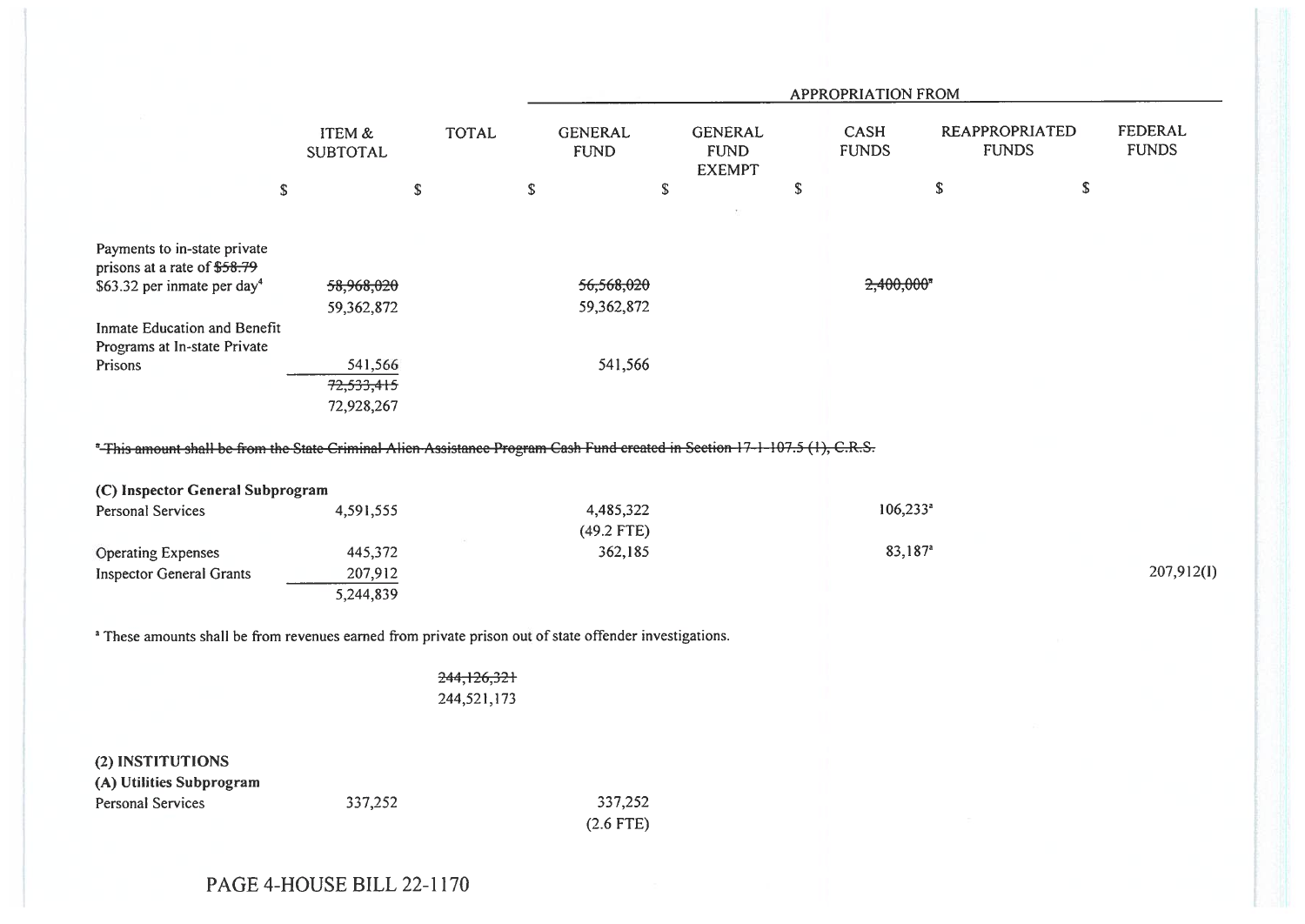|                                                                               |                           |              | APPROPRIATION FROM            |             |                                                |             |                             |                                       |             |                                |  |
|-------------------------------------------------------------------------------|---------------------------|--------------|-------------------------------|-------------|------------------------------------------------|-------------|-----------------------------|---------------------------------------|-------------|--------------------------------|--|
|                                                                               | ITEM &<br><b>SUBTOTAL</b> | <b>TOTAL</b> | <b>GENERAL</b><br><b>FUND</b> |             | <b>GENERAL</b><br><b>FUND</b><br><b>EXEMPT</b> |             | <b>CASH</b><br><b>FUNDS</b> | <b>REAPPROPRIATED</b><br><b>FUNDS</b> |             | <b>FEDERAL</b><br><b>FUNDS</b> |  |
| \$                                                                            |                           | $\mathbb S$  | $\mathbb S$                   | $\mathbb S$ |                                                | $\mathbb S$ |                             | \$                                    | $\mathbb S$ |                                |  |
| <b>Utilities</b>                                                              | 22,678,039<br>23,015,291  |              | 21,378,039                    |             |                                                |             | $1,300,000^a$               |                                       |             |                                |  |
| a This amount shall be from sales revenues earned by Correctional Industries. |                           |              |                               |             |                                                |             |                             |                                       |             |                                |  |
| (B) Maintenance Subprogram                                                    |                           |              |                               |             |                                                |             |                             |                                       |             |                                |  |
| <b>Personal Services</b>                                                      | 22,557,739                |              |                               |             |                                                |             |                             |                                       |             |                                |  |
|                                                                               | $(282.8$ FTE)             |              |                               |             |                                                |             |                             |                                       |             |                                |  |
| <b>Operating Expenses</b>                                                     | 6,990,024                 |              |                               |             |                                                |             |                             |                                       |             |                                |  |
| Maintenance Pueblo Campus                                                     | 2,161,317                 |              |                               |             |                                                |             |                             |                                       |             |                                |  |
|                                                                               | 31,709,080                |              | 31,709,080                    |             |                                                |             |                             |                                       |             |                                |  |
| (C) Housing and Security Subprogram                                           |                           |              |                               |             |                                                |             |                             |                                       |             |                                |  |
| Personal Services <sup>5</sup>                                                | 203,467,698               |              | 203,467,698                   |             |                                                |             |                             |                                       |             |                                |  |
|                                                                               |                           |              | $(2,995.1$ FTE)               |             |                                                |             |                             |                                       |             |                                |  |
| <b>Operating Expenses</b>                                                     | 1,979,880                 |              | 1,979,880                     |             |                                                |             |                             |                                       |             |                                |  |
|                                                                               | 205,447,578               |              |                               |             |                                                |             |                             |                                       |             |                                |  |
| (D) Food Service Subprogram                                                   |                           |              |                               |             |                                                |             |                             |                                       |             |                                |  |
| <b>Personal Services</b>                                                      | 21,172,233                |              | 21,172,233                    |             |                                                |             |                             |                                       |             |                                |  |
|                                                                               |                           |              | $(318.8$ FTE)                 |             |                                                |             |                             |                                       |             |                                |  |
| <b>Operating Expenses</b>                                                     | 17,271,775                |              | 17,271,775                    |             |                                                |             |                             |                                       |             |                                |  |
|                                                                               | 17,972,476                |              | 17,972,476                    |             |                                                |             |                             |                                       |             |                                |  |
| Food Service Pueblo Campus                                                    | 1,806,354                 |              | 1,806,354                     |             |                                                |             |                             |                                       |             |                                |  |
|                                                                               | 40,250,362                |              |                               |             |                                                |             |                             |                                       |             |                                |  |
|                                                                               | 40,951,063                |              |                               |             |                                                |             |                             |                                       |             |                                |  |
|                                                                               |                           |              |                               |             |                                                |             |                             |                                       |             |                                |  |

PAGE 5-HOUSE BILL 22-1170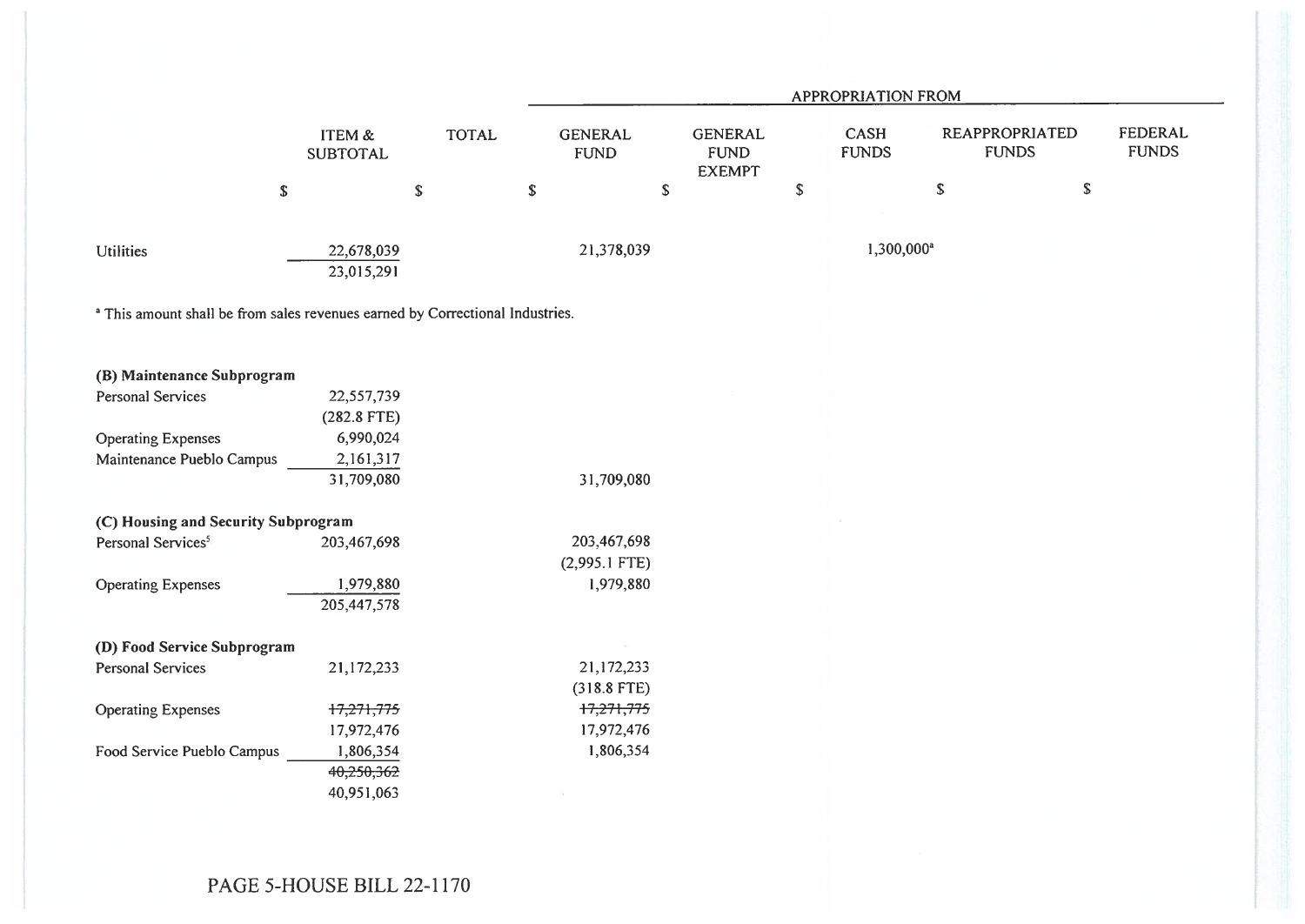|                                                                                                                 |                                 |              |                               | APPROPRIATION FROM                             |    |                                     |                                       |                         |  |  |  |  |  |
|-----------------------------------------------------------------------------------------------------------------|---------------------------------|--------------|-------------------------------|------------------------------------------------|----|-------------------------------------|---------------------------------------|-------------------------|--|--|--|--|--|
|                                                                                                                 | ITEM &<br><b>SUBTOTAL</b>       | <b>TOTAL</b> | <b>GENERAL</b><br><b>FUND</b> | <b>GENERAL</b><br><b>FUND</b><br><b>EXEMPT</b> |    | CASH<br><b>FUNDS</b>                | <b>REAPPROPRIATED</b><br><b>FUNDS</b> | FEDERAL<br><b>FUNDS</b> |  |  |  |  |  |
|                                                                                                                 | \$<br>\$                        |              | ${\mathbb S}$                 | $\mathbb S$                                    | \$ |                                     | $\mathbb S$                           | $\mathbb S$             |  |  |  |  |  |
| (E) Medical Services Subprogram                                                                                 |                                 |              |                               |                                                |    |                                     |                                       |                         |  |  |  |  |  |
| SUBPROGRAM <sup>5a</sup>                                                                                        |                                 |              |                               |                                                |    |                                     |                                       |                         |  |  |  |  |  |
| <b>Personal Services</b>                                                                                        | 43,543,740                      |              | 43,277,661<br>(409.2 FTE)     |                                                |    | 266,079 <sup>a</sup><br>$(3.0$ FTE) |                                       |                         |  |  |  |  |  |
| <b>Operating Expenses</b>                                                                                       | 2,647,168                       |              | 2,647,168                     |                                                |    |                                     |                                       |                         |  |  |  |  |  |
| Purchase of Pharmaceuticals                                                                                     | 14,433,888                      |              | 14,433,888                    |                                                |    |                                     |                                       |                         |  |  |  |  |  |
|                                                                                                                 | 16,149,292                      |              | 16,149,292                    |                                                |    |                                     |                                       |                         |  |  |  |  |  |
| <b>Hepatitis C Treatment Costs</b>                                                                              | 10,368,384                      |              | 10,368,384                    |                                                |    |                                     |                                       |                         |  |  |  |  |  |
|                                                                                                                 | 8,368,384                       |              | 8,368,384                     |                                                |    |                                     |                                       |                         |  |  |  |  |  |
| <b>External Medical Services</b>                                                                                | 35,490,765                      |              | 35,490,765                    |                                                |    |                                     |                                       |                         |  |  |  |  |  |
|                                                                                                                 | 40,642,110                      |              | 40,642,110                    |                                                |    |                                     |                                       |                         |  |  |  |  |  |
| <b>Service Contracts</b>                                                                                        | 2,613,724                       |              | 2,613,724                     |                                                |    |                                     |                                       |                         |  |  |  |  |  |
| <b>Indirect Cost Assessment</b>                                                                                 | 1,206                           |              |                               |                                                |    | $1,206^a$                           |                                       |                         |  |  |  |  |  |
|                                                                                                                 | 109,098,875                     |              |                               |                                                |    |                                     |                                       |                         |  |  |  |  |  |
|                                                                                                                 | 113,965,624                     |              |                               |                                                |    |                                     |                                       |                         |  |  |  |  |  |
| <sup>a</sup> These amounts shall be from inmate medical fees collected pursuant to Section 17-1-113 (2), C.R.S. |                                 |              |                               |                                                |    |                                     |                                       |                         |  |  |  |  |  |
| (F) Laundry Subprogram                                                                                          |                                 |              |                               |                                                |    |                                     |                                       |                         |  |  |  |  |  |
| <b>Personal Services</b>                                                                                        | 2,759,002                       |              |                               |                                                |    |                                     |                                       |                         |  |  |  |  |  |
|                                                                                                                 | $(38.4$ FTE)                    |              |                               |                                                |    |                                     |                                       |                         |  |  |  |  |  |
| <b>Operating Expenses</b>                                                                                       | 2,181,498                       |              |                               |                                                |    |                                     |                                       |                         |  |  |  |  |  |
|                                                                                                                 | 4,940,500                       |              | 4,940,500                     |                                                |    |                                     |                                       |                         |  |  |  |  |  |
| (G) Superintendents Subprogram                                                                                  |                                 |              |                               |                                                |    |                                     |                                       |                         |  |  |  |  |  |
| Personal Services                                                                                               | 12,283,096                      |              |                               |                                                |    |                                     |                                       |                         |  |  |  |  |  |
|                                                                                                                 | $(160.0$ FTE)                   |              |                               |                                                |    |                                     |                                       |                         |  |  |  |  |  |
| <b>Operating Expenses</b>                                                                                       | 5,308,532                       |              |                               |                                                |    |                                     |                                       |                         |  |  |  |  |  |
|                                                                                                                 | $PAGE$ $GLMISE$ RII $1$ 22.1170 |              |                               |                                                |    |                                     |                                       |                         |  |  |  |  |  |

## PAGE 6-HOUSE BILL 22-1170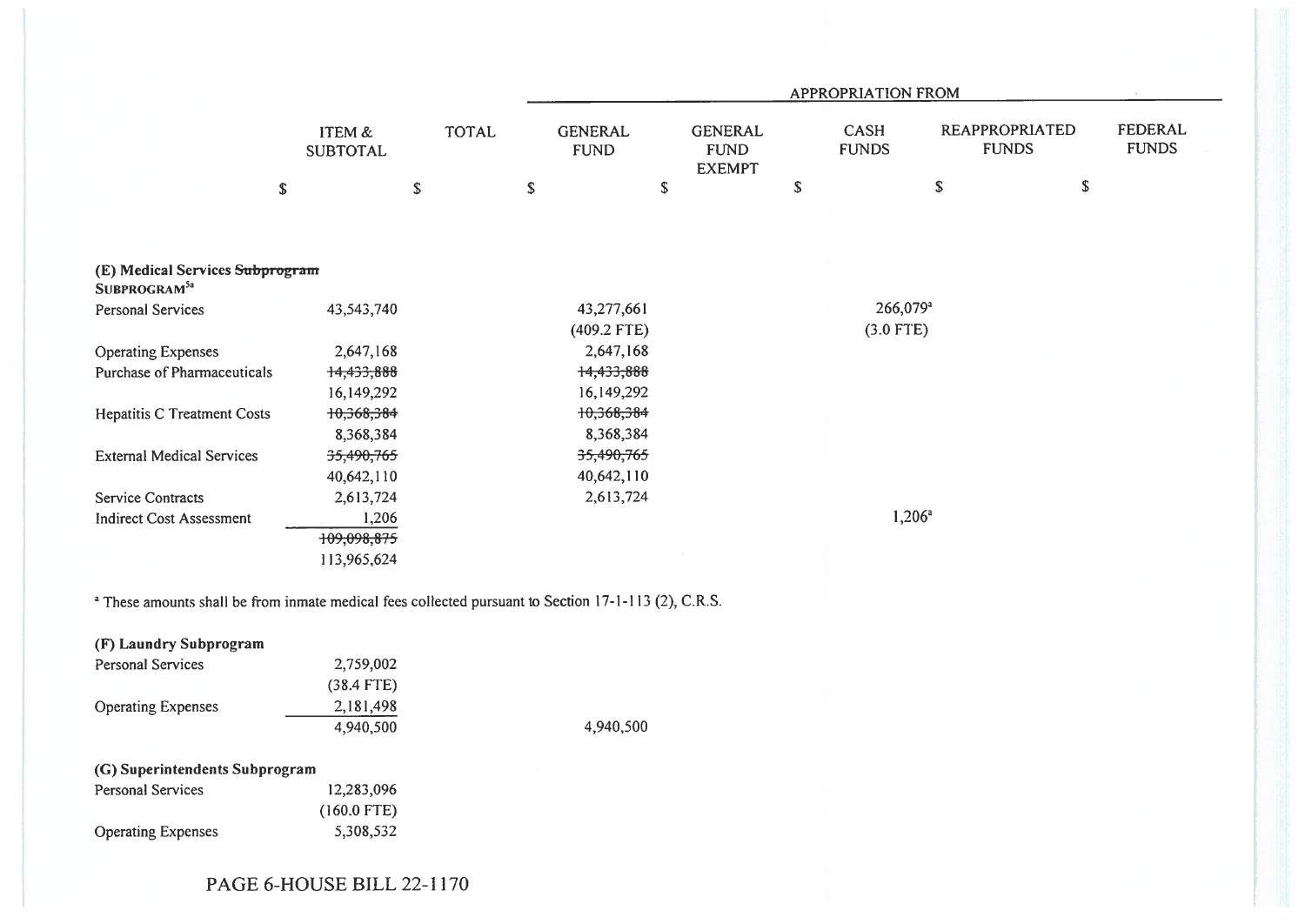|                                         |                                      |              | APPROPRIATION FROM            |               |                                                |             |                      |               |                                       |                                |  |
|-----------------------------------------|--------------------------------------|--------------|-------------------------------|---------------|------------------------------------------------|-------------|----------------------|---------------|---------------------------------------|--------------------------------|--|
|                                         | <b>ITEM &amp;</b><br><b>SUBTOTAL</b> | <b>TOTAL</b> | <b>GENERAL</b><br><b>FUND</b> |               | <b>GENERAL</b><br><b>FUND</b><br><b>EXEMPT</b> |             | CASH<br><b>FUNDS</b> |               | <b>REAPPROPRIATED</b><br><b>FUNDS</b> | <b>FEDERAL</b><br><b>FUNDS</b> |  |
|                                         | ${\mathbb S}$                        | $\mathbb S$  | $\mathbb S$                   | ${\mathbb S}$ |                                                | $\mathbb S$ |                      | ${\mathbb S}$ | \$                                    |                                |  |
|                                         |                                      |              |                               |               |                                                |             |                      |               |                                       |                                |  |
| Dress Out                               | 1,006,280<br>18,597,908              |              | 18,597,908                    |               |                                                |             |                      |               |                                       |                                |  |
| (H) Youthful Offender System Subprogram |                                      |              |                               |               |                                                |             |                      |               |                                       |                                |  |
| <b>Personal Services</b>                | 11,752,439                           |              |                               |               |                                                |             |                      |               |                                       |                                |  |
|                                         | $(160.7$ FTE)                        |              |                               |               |                                                |             |                      |               |                                       |                                |  |
| <b>Operating Expenses</b>               | 604,705                              |              |                               |               |                                                |             |                      |               |                                       |                                |  |
| <b>Contract Services</b>                | 28,820                               |              |                               |               |                                                |             |                      |               |                                       |                                |  |
| Maintenance and Food                    |                                      |              |                               |               |                                                |             |                      |               |                                       |                                |  |
| Service                                 | 1,196,640                            |              |                               |               |                                                |             |                      |               |                                       |                                |  |
|                                         | 13,582,604                           |              | 13,582,604                    |               |                                                |             |                      |               |                                       |                                |  |
| (I) Case Management Subprogram          |                                      |              |                               |               |                                                |             |                      |               |                                       |                                |  |
| <b>Personal Services</b>                | 17,875,489                           |              |                               |               |                                                |             |                      |               |                                       |                                |  |
|                                         | $(238.6$ FTE)                        |              |                               |               |                                                |             |                      |               |                                       |                                |  |
| <b>Operating Expenses</b>               | 180,236                              |              |                               |               |                                                |             |                      |               |                                       |                                |  |
| Offender ID Program                     | 346,936                              |              |                               |               |                                                |             |                      |               |                                       |                                |  |
|                                         | 18,402,661                           |              | 18,402,661                    |               |                                                |             |                      |               |                                       |                                |  |
| (J) Mental Health Subprogram            |                                      |              |                               |               |                                                |             |                      |               |                                       |                                |  |
| <b>Personal Services</b>                | 11,882,144                           |              | 11,882,144                    |               |                                                |             |                      |               |                                       |                                |  |
|                                         |                                      |              | $(159.1$ FTE)                 |               |                                                |             |                      |               |                                       |                                |  |
| <b>Operating Expenses</b>               | 312,366                              |              | 312,366                       |               |                                                |             |                      |               |                                       |                                |  |
| <b>Medical Contract Services</b>        | 4,987,736                            |              | 4,987,736                     |               |                                                |             |                      |               |                                       |                                |  |
|                                         | 17,182,246                           |              |                               |               |                                                |             |                      |               |                                       |                                |  |
| (K) Inmate Pay Subprogram               | 2,320,893                            |              | 2,320,893                     |               |                                                |             |                      |               |                                       |                                |  |
|                                         |                                      |              |                               |               |                                                |             |                      |               |                                       |                                |  |
|                                         |                                      |              |                               |               |                                                |             |                      |               |                                       |                                |  |
|                                         |                                      |              |                               |               |                                                |             |                      |               |                                       |                                |  |

PAGE 7-HOUSE BILL 22-1170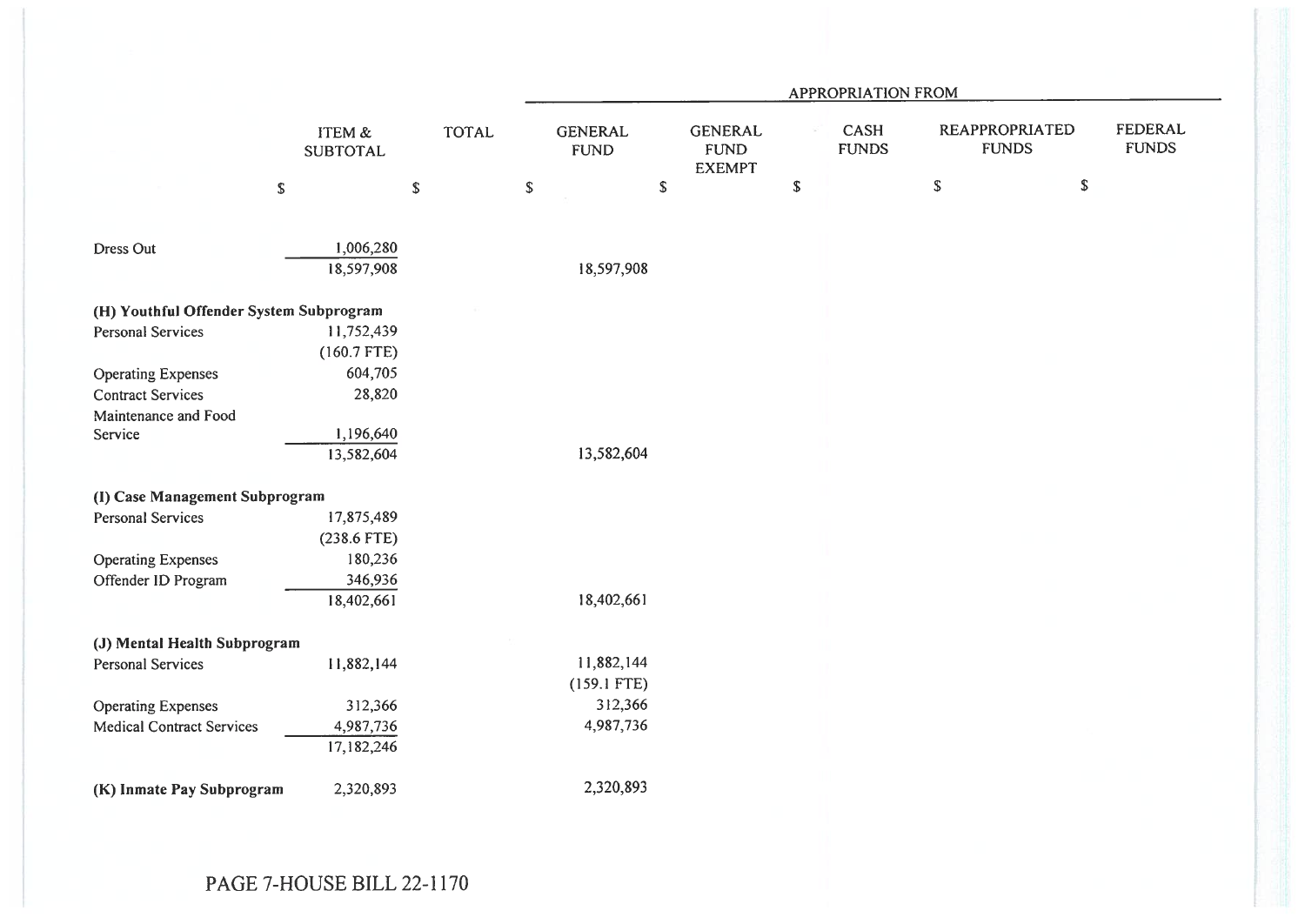|                                                                                                          |                                      |               |               | <b>APPROPRIATION FROM</b>     |                                                |    |                             |    |                                       |                         |  |  |
|----------------------------------------------------------------------------------------------------------|--------------------------------------|---------------|---------------|-------------------------------|------------------------------------------------|----|-----------------------------|----|---------------------------------------|-------------------------|--|--|
|                                                                                                          | <b>ITEM &amp;</b><br><b>SUBTOTAL</b> |               | <b>TOTAL</b>  | <b>GENERAL</b><br><b>FUND</b> | <b>GENERAL</b><br><b>FUND</b><br><b>EXEMPT</b> |    | <b>CASH</b><br><b>FUNDS</b> |    | <b>REAPPROPRIATED</b><br><b>FUNDS</b> | FEDERAL<br><b>FUNDS</b> |  |  |
| $\mathbb S$                                                                                              |                                      | ${\mathbb S}$ |               | \$<br>\$                      |                                                | \$ |                             | \$ | $\mathbb S$                           |                         |  |  |
| (L) Legal Access Subprogram                                                                              |                                      |               |               |                               |                                                |    |                             |    |                                       |                         |  |  |
| Personal Services                                                                                        | 1,505,362<br>$(21.5$ FTE)            |               |               |                               |                                                |    |                             |    |                                       |                         |  |  |
| <b>Operating Expenses</b>                                                                                | 299,602                              |               |               |                               |                                                |    |                             |    |                                       |                         |  |  |
| <b>Contract Services</b>                                                                                 | 70,905                               |               |               |                               |                                                |    |                             |    |                                       |                         |  |  |
|                                                                                                          | 1,875,869                            |               |               | 1,875,869                     |                                                |    |                             |    |                                       |                         |  |  |
|                                                                                                          |                                      |               | 486, 423, 867 |                               |                                                |    |                             |    |                                       |                         |  |  |
|                                                                                                          |                                      |               | 491,991,317   |                               |                                                |    |                             |    |                                       |                         |  |  |
| (3) SUPPORT SERVICES                                                                                     |                                      |               |               |                               |                                                |    |                             |    |                                       |                         |  |  |
| (A) Business Operations Subprogram                                                                       |                                      |               |               |                               |                                                |    |                             |    |                                       |                         |  |  |
| Personal Services                                                                                        | 6,734,497                            |               |               | 6,157,356                     |                                                |    | $46,764^a$                  |    | 530,377 <sup>b</sup>                  |                         |  |  |
|                                                                                                          |                                      |               |               | $(90.2$ FTE)                  |                                                |    |                             |    | $(10.6$ FTE)                          |                         |  |  |
| <b>Operating Expenses</b>                                                                                | 234,201                              |               |               | 234,201                       |                                                |    |                             |    |                                       |                         |  |  |
|                                                                                                          | 6,968,698                            |               |               |                               |                                                |    |                             |    |                                       |                         |  |  |
|                                                                                                          |                                      |               |               |                               |                                                |    |                             |    |                                       |                         |  |  |
| <sup>a</sup> This amount shall be from restitution collected pursuant to Section 16-18.5-109 (3), C.R.S. |                                      |               |               |                               |                                                |    |                             |    |                                       |                         |  |  |

<sup>b</sup> Of this amount, \$470,902 shall be from departmental indirect cost recoveries or the Indirect Costs Excess Recovery Fund created in Section 24-75-1401 (2), C.R.S., and \$59,475 shall be from statewide indirect cost recoveries.

| (B) Personnel Subprogram  |           |              |                      |
|---------------------------|-----------|--------------|----------------------|
| <b>Personal Services</b>  | 1,854,712 | 1,483,617    | 371,095 <sup>a</sup> |
|                           |           | $(18.7$ FTE) | $(4.5$ FTE)          |
| <b>Operating Expenses</b> | 89,931    | 86,931       | $3.000^a$            |
| Personnel start-up        | 37,200    |              | $37,200^{\circ}$     |
|                           | 1,981,843 |              |                      |

<sup>a</sup> These amounts shall be from the COVID Heroes Collaboration Fund created in Section 24-50-104 (1)(k), C.R.S.

PAGE 8-HOUSE BILL 22-1170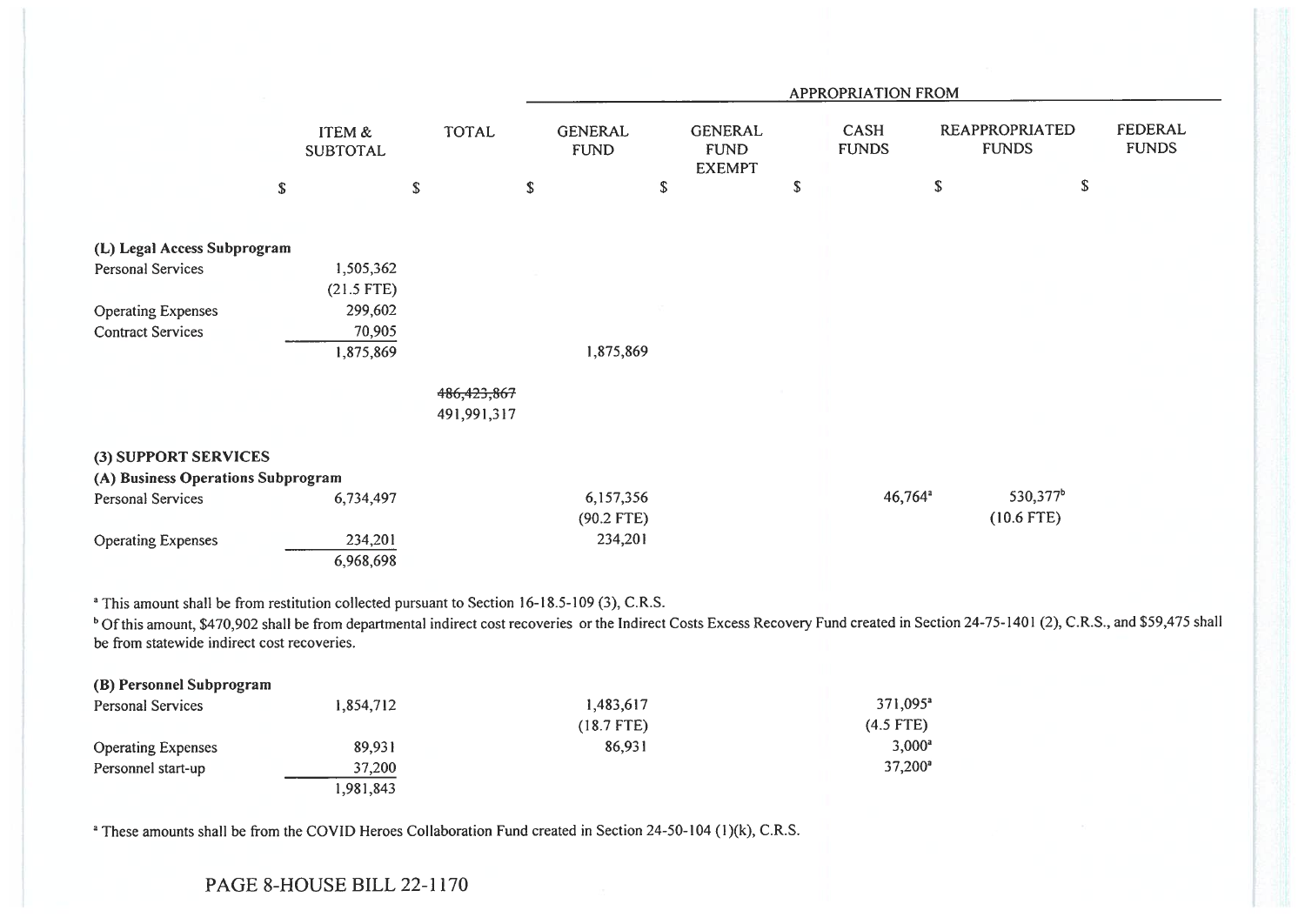|                                  |                                      |              |                               | APPROPRIATION FROM                             |             |                             |                                |                                |  |  |  |  |  |
|----------------------------------|--------------------------------------|--------------|-------------------------------|------------------------------------------------|-------------|-----------------------------|--------------------------------|--------------------------------|--|--|--|--|--|
|                                  | <b>ITEM &amp;</b><br><b>SUBTOTAL</b> | <b>TOTAL</b> | <b>GENERAL</b><br><b>FUND</b> | <b>GENERAL</b><br><b>FUND</b><br><b>EXEMPT</b> |             | <b>CASH</b><br><b>FUNDS</b> | REAPPROPRIATED<br><b>FUNDS</b> | <b>FEDERAL</b><br><b>FUNDS</b> |  |  |  |  |  |
|                                  | $\mathbb{S}$                         | $\$$         | ${\mathbb S}$                 | $\mathbb{S}$                                   | $\mathsf S$ |                             | \$                             | $\mathbb S$                    |  |  |  |  |  |
|                                  |                                      |              |                               |                                                |             |                             |                                |                                |  |  |  |  |  |
| (C) Offender Services Subprogram |                                      |              |                               |                                                |             |                             |                                |                                |  |  |  |  |  |
| Personal Services                | 3,297,832                            |              |                               |                                                |             |                             |                                |                                |  |  |  |  |  |
|                                  | $(44.1$ FTE)                         |              |                               |                                                |             |                             |                                |                                |  |  |  |  |  |
| <b>Operating Expenses</b>        | 62,044                               |              |                               |                                                |             |                             |                                |                                |  |  |  |  |  |
|                                  | 3,359,876                            |              | 3,359,876                     |                                                |             |                             |                                |                                |  |  |  |  |  |
| (D) Communications Subprogram    |                                      |              |                               |                                                |             |                             |                                |                                |  |  |  |  |  |
| <b>Operating Expenses</b>        | 1,634,247                            |              | 1,634,247                     |                                                |             |                             |                                |                                |  |  |  |  |  |
| Dispatch Services                | 265,477                              |              | 265,477                       |                                                |             |                             |                                |                                |  |  |  |  |  |
|                                  | 1,899,724                            |              |                               |                                                |             |                             |                                |                                |  |  |  |  |  |
| (E) Transportation Subprogram    |                                      |              |                               |                                                |             |                             |                                |                                |  |  |  |  |  |
| Personal Services                | 2,490,638                            |              | 2,490,638                     |                                                |             |                             |                                |                                |  |  |  |  |  |
|                                  |                                      |              | $(35.9$ FTE)                  |                                                |             |                             |                                |                                |  |  |  |  |  |
| <b>Operating Expenses</b>        | 483,538                              |              | 483,538                       |                                                |             |                             |                                |                                |  |  |  |  |  |
| Vehicle Lease Payments           | 3,468,680                            |              | 2,987,707                     |                                                |             | 480,973 <sup>a</sup>        |                                |                                |  |  |  |  |  |
|                                  | 6,442,856                            |              |                               |                                                |             |                             |                                |                                |  |  |  |  |  |

<sup>a</sup> Of this amount, an estimated \$439,839 shall be from sales revenues earned by Correctional Industries and an estimated \$41,134 shall be from sales revenues earned by the Canteen Operation.

| (F) Training Subprogram   |              |           |
|---------------------------|--------------|-----------|
| <b>Personal Services</b>  | 2,482,608    |           |
|                           | $(33.0$ FTE) |           |
| <b>Operating Expenses</b> | 287,121      |           |
|                           | 2,769,729    | 2,769,729 |

PAGE 9-HOUSE BILL 22-1170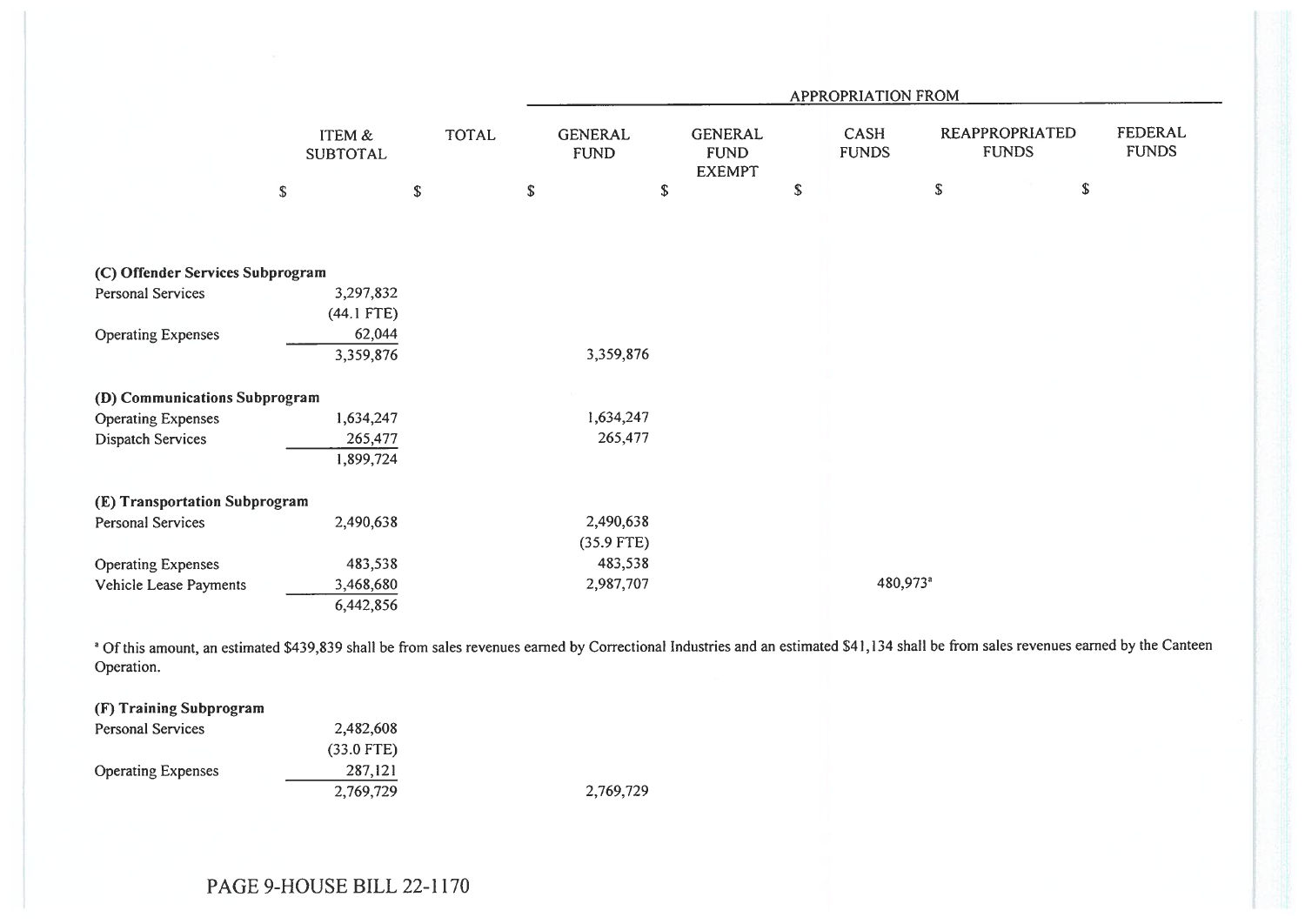|                                    |                           |            |              |   |                               |   |                                                | <b>APPROPRIATION FROM</b>                                     |    |            |                                |
|------------------------------------|---------------------------|------------|--------------|---|-------------------------------|---|------------------------------------------------|---------------------------------------------------------------|----|------------|--------------------------------|
|                                    | ITEM &<br><b>SUBTOTAL</b> |            | <b>TOTAL</b> |   | <b>GENERAL</b><br><b>FUND</b> |   | <b>GENERAL</b><br><b>FUND</b><br><b>EXEMPT</b> | REAPPROPRIATED<br><b>CASH</b><br><b>FUNDS</b><br><b>FUNDS</b> |    |            | <b>FEDERAL</b><br><b>FUNDS</b> |
|                                    | $\mathbb S$               | \$         |              | S |                               | S |                                                | \$                                                            | \$ | J          |                                |
| (G) Information Systems Subprogram |                           |            |              |   |                               |   |                                                |                                                               |    |            |                                |
| <b>Operating Expenses</b>          |                           | ,391,809   |              |   | 1,391,809                     |   |                                                |                                                               |    |            |                                |
| Payments to OIT                    |                           | 25,011,012 |              |   | 24,956,388                    |   |                                                | 54,624 <sup>a</sup>                                           |    |            |                                |
| <b>CORE Operations</b>             |                           | 362,053    |              |   | 316,700                       |   |                                                | $21,907^a$                                                    |    | $23,446^b$ |                                |
|                                    |                           | 26,764,874 |              |   |                               |   |                                                |                                                               |    |            |                                |

<sup>a</sup> Of these amounts, an estimated \$64,822 shall be from Correctional Industries sales to non-state entities and an estimated \$11,709 shall be from sales revenues earned by the Canteen Operation.

<sup>b</sup> This amount shall be from Correctional Industries sales to other state agencies.

| (H) Facility Services Subprogram |              |            |               |
|----------------------------------|--------------|------------|---------------|
| <b>Personal Services</b>         | 1,046,727    |            |               |
|                                  | $(9.7$ FTE)  |            |               |
| <b>Operating Expenses</b>        | 83,096       |            |               |
|                                  | 1,129,823    |            | 1,129,823     |
|                                  |              |            |               |
|                                  |              | 51,317,423 |               |
|                                  |              |            |               |
|                                  |              |            |               |
| (4) INMATE PROGRAMS              |              |            |               |
| (A) Labor Subprogram             |              |            |               |
| <b>Personal Services</b>         | 5,556,661    |            |               |
|                                  | $(78.5$ FTE) |            |               |
| <b>Operating Expenses</b>        | 88,017       |            |               |
|                                  | 5,644,678    |            | 5,644,678     |
| (B) Education Subprogram         |              |            |               |
|                                  |              |            | 14,332,166    |
| <b>Personal Services</b>         | 14,332,166   |            |               |
|                                  |              |            | $(189.9$ FTE) |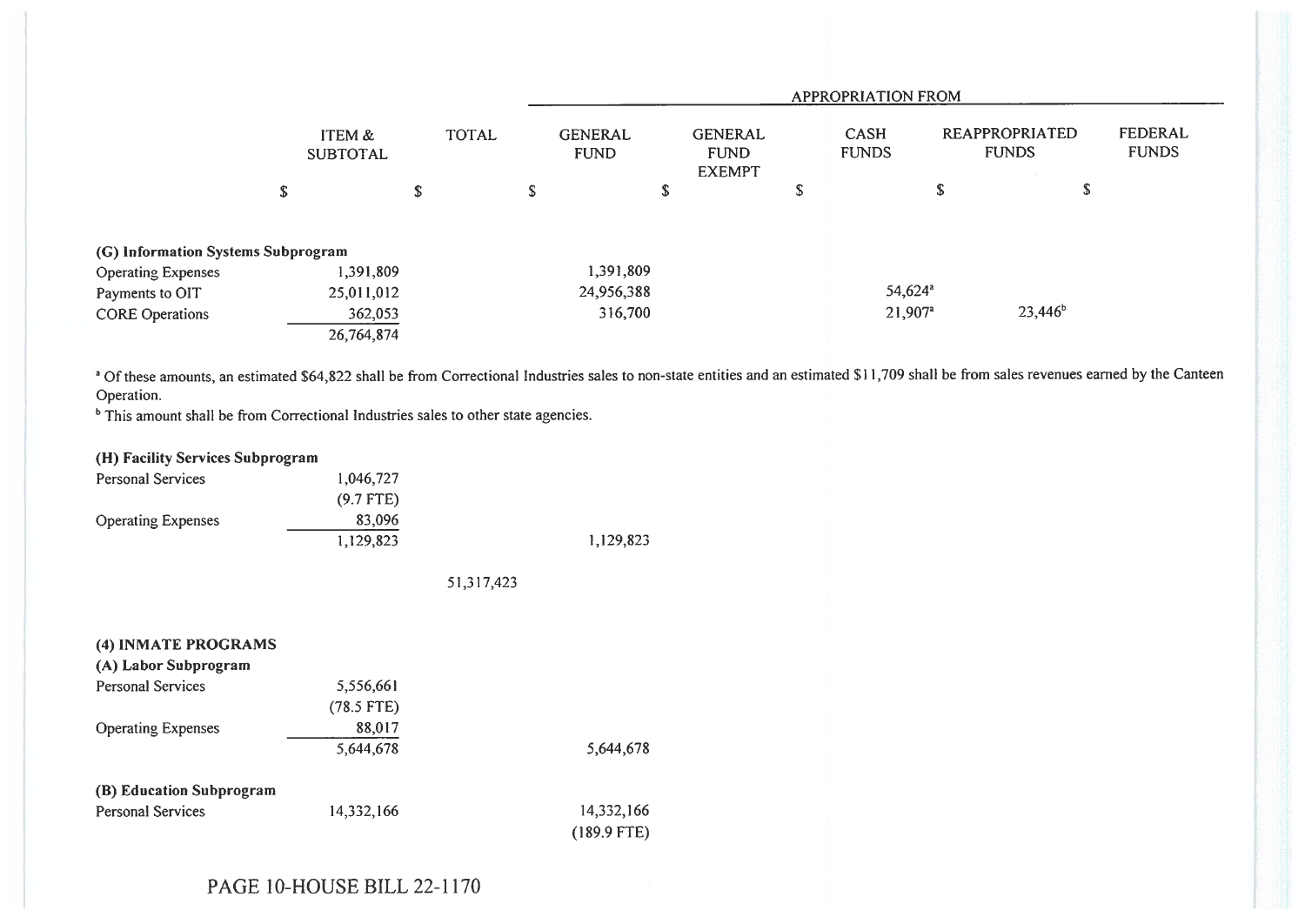|                           |                           |              |   |                               |                                                | APPROPRIATION FROM          |                                |                         |
|---------------------------|---------------------------|--------------|---|-------------------------------|------------------------------------------------|-----------------------------|--------------------------------|-------------------------|
|                           | ITEM &<br><b>SUBTOTAL</b> | <b>TOTAL</b> |   | <b>GENERAL</b><br><b>FUND</b> | <b>GENERAL</b><br><b>FUND</b><br><b>EXEMPT</b> | <b>CASH</b><br><b>FUNDS</b> | REAPPROPRIATED<br><b>FUNDS</b> | FEDERAL<br><b>FUNDS</b> |
|                           | \$<br>\$                  |              | S |                               | \$                                             | \$                          | \$<br>\$                       |                         |
|                           |                           | $\sim$       |   |                               |                                                |                             |                                |                         |
| <b>Operating Expenses</b> | 4,279,330                 |              |   | 2,816,746                     |                                                | $1,173,669^a$               | 288,915 <sup>b</sup>           |                         |
| <b>Contract Services</b>  | 237,128                   |              |   | 237,128                       |                                                |                             |                                |                         |
| <b>Education Grants</b>   | 80,060                    |              |   |                               |                                                | $10,000^{\circ}$            | 42,410 <sup>d</sup>            | 27,650(I)               |
|                           | $(2.0$ FTE)               |              |   |                               |                                                |                             |                                |                         |
|                           | 18,928,684                |              |   |                               |                                                |                             |                                |                         |

<sup>a</sup> Of this amount, an estimated \$643,311 shall be from sales revenues earned by the Canteen Operation and an estimated \$530,358 shall be from sales revenues earned by vocational programs.

<sup>b</sup> This amount shall be from sales revenues earned by vocational programs for products and services sold to other government agencies.

' This amount shall be from gifts, grants, and donations.

<sup>d</sup> This amount shall be from the Colorado Department of Education from special education funds.

| (C) Recreation Subprogram |           |               |                  |
|---------------------------|-----------|---------------|------------------|
| <b>Personal Services</b>  | 8,128,820 | 8,128,820     |                  |
|                           |           | $(119.5$ FTE) |                  |
| <b>Operating Expenses</b> | 77.552    |               | $77,552^{\circ}$ |
|                           | 8,206,372 |               |                  |

<sup>a</sup> This amount shall be from sales revenues earned by the Canteen Operation.

| (D) Drug and Alcohol Treatment Subprogram |           |              |
|-------------------------------------------|-----------|--------------|
| <b>Personal Services</b>                  | 5,888,391 | 5,888,391    |
|                                           |           | $(87.4$ FTE) |
| <b>Operating Expenses</b>                 | 117,884   | 117,884      |
| <b>Contract Services</b>                  | 2,200,886 | 2,200,886    |
| <b>Treatment Grants</b>                   | 126,682   |              |
|                                           | 8,333,843 |              |

126,682'

<sup>a</sup> This amount shall be from grant funds appropriated to the Division of Criminal Justice in the Department of Public Safety.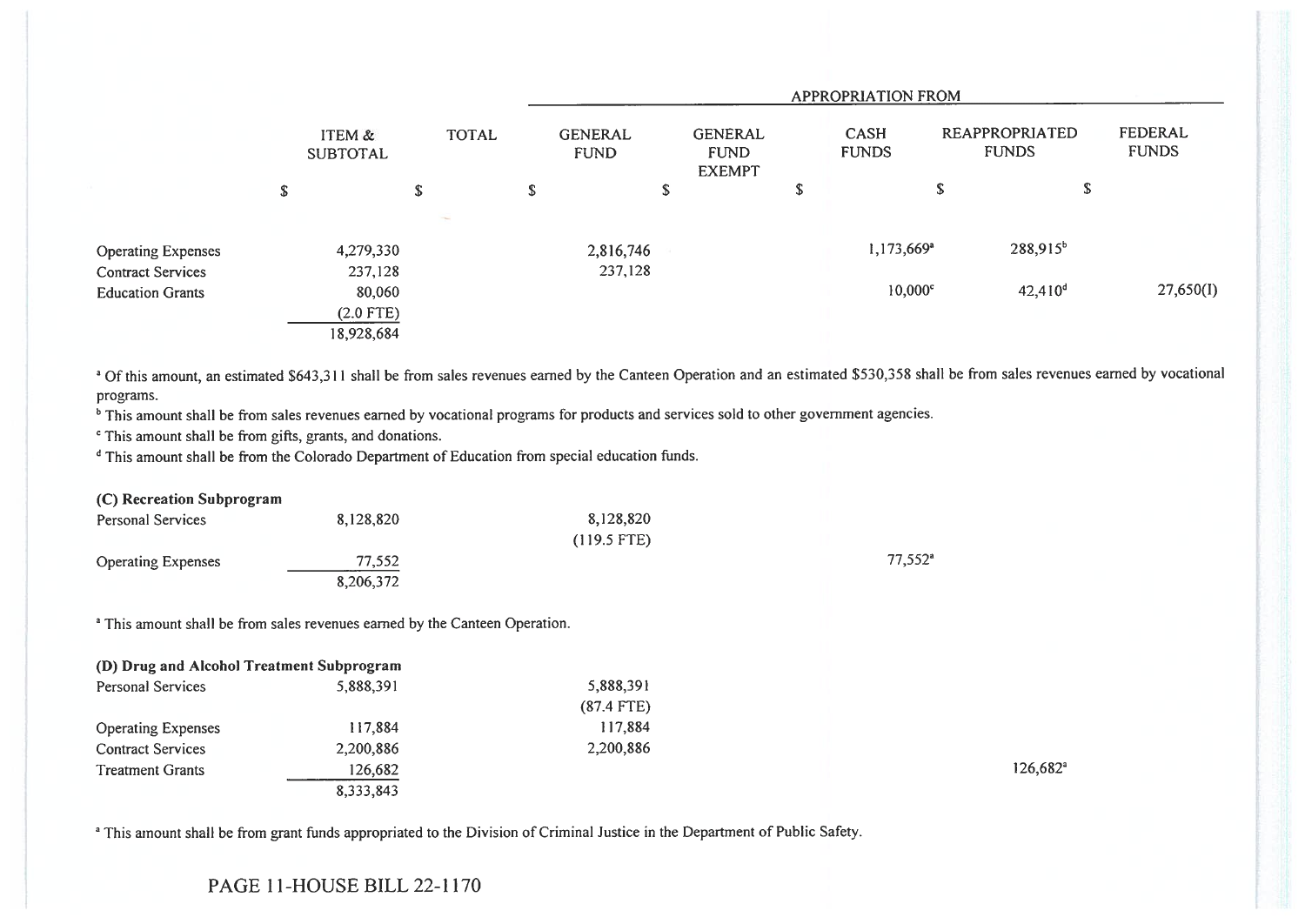|                                                                                                                                                                                                         |                                             |              |                               |                                                | APPROPRIATION FROM          |                                       |                                |
|---------------------------------------------------------------------------------------------------------------------------------------------------------------------------------------------------------|---------------------------------------------|--------------|-------------------------------|------------------------------------------------|-----------------------------|---------------------------------------|--------------------------------|
|                                                                                                                                                                                                         | ITEM &<br><b>SUBTOTAL</b>                   | <b>TOTAL</b> | <b>GENERAL</b><br><b>FUND</b> | <b>GENERAL</b><br><b>FUND</b><br><b>EXEMPT</b> | <b>CASH</b><br><b>FUNDS</b> | <b>REAPPROPRIATED</b><br><b>FUNDS</b> | <b>FEDERAL</b><br><b>FUNDS</b> |
|                                                                                                                                                                                                         | $\mathbb{S}$<br>$\mathbb S$                 |              | $\mathbb S$                   | $\mathbb S$                                    | \$                          | $\mathbb S$<br>$\mathbb S$            |                                |
|                                                                                                                                                                                                         |                                             |              |                               |                                                |                             |                                       |                                |
| (E) Sex Offender Treatment Subprogram                                                                                                                                                                   |                                             |              |                               |                                                |                             |                                       |                                |
| <b>Personal Services</b>                                                                                                                                                                                | 3,309,141                                   |              | 3,277,907                     |                                                | $31,234$ <sup>a</sup>       |                                       |                                |
|                                                                                                                                                                                                         |                                             |              | $(54.8$ FTE)                  |                                                | $(1.0$ FTE)                 |                                       |                                |
| <b>Operating Expenses</b>                                                                                                                                                                               | 92,276                                      |              | 91,776                        |                                                | 500 <sup>a</sup>            |                                       |                                |
| Polygraph Testing                                                                                                                                                                                       | 242,500                                     |              | 242,500                       |                                                |                             |                                       |                                |
| Sex Offender Treatment                                                                                                                                                                                  |                                             |              |                               |                                                |                             |                                       |                                |
| <b>Grants</b>                                                                                                                                                                                           | 65,597                                      |              |                               |                                                |                             |                                       | 65,597(1)                      |
|                                                                                                                                                                                                         | 3,709,514                                   |              |                               |                                                |                             |                                       |                                |
| <sup>a</sup> These amounts shall be from the Sex Offender Surcharge Fund created in Section 18-21-103 (3), C.R.S.<br>(F) Volunteers Subprogram<br><b>Personal Services</b><br><b>Operating Expenses</b> | 462,090<br>$(8.0$ FTE)<br>17,912<br>480,002 |              |                               |                                                | 480,002 <sup>a</sup>        |                                       |                                |
|                                                                                                                                                                                                         |                                             | 45,303,093   |                               |                                                |                             |                                       |                                |
| <sup>a</sup> This amount shall be from sales revenues earned by the Canteen Operation.                                                                                                                  |                                             |              |                               |                                                |                             |                                       |                                |
| (5) COMMUNITY SERVICES<br>(A) Parole Subprogram                                                                                                                                                         |                                             |              |                               |                                                |                             |                                       |                                |
| Personal Services                                                                                                                                                                                       | 21,032,381                                  |              | 21,032,381                    |                                                |                             |                                       |                                |
|                                                                                                                                                                                                         |                                             |              | $(325.2$ FTE)                 |                                                |                             |                                       |                                |
| <b>Operating Expenses</b>                                                                                                                                                                               | 2,694,848                                   |              | 2,694,848                     |                                                |                             |                                       |                                |
| Parolee Supervision and                                                                                                                                                                                 |                                             |              |                               |                                                |                             |                                       |                                |
| <b>Support Services</b>                                                                                                                                                                                 | 7,773,850                                   |              | 4,161,715                     |                                                |                             | $3,612,135$ <sup>a</sup>              |                                |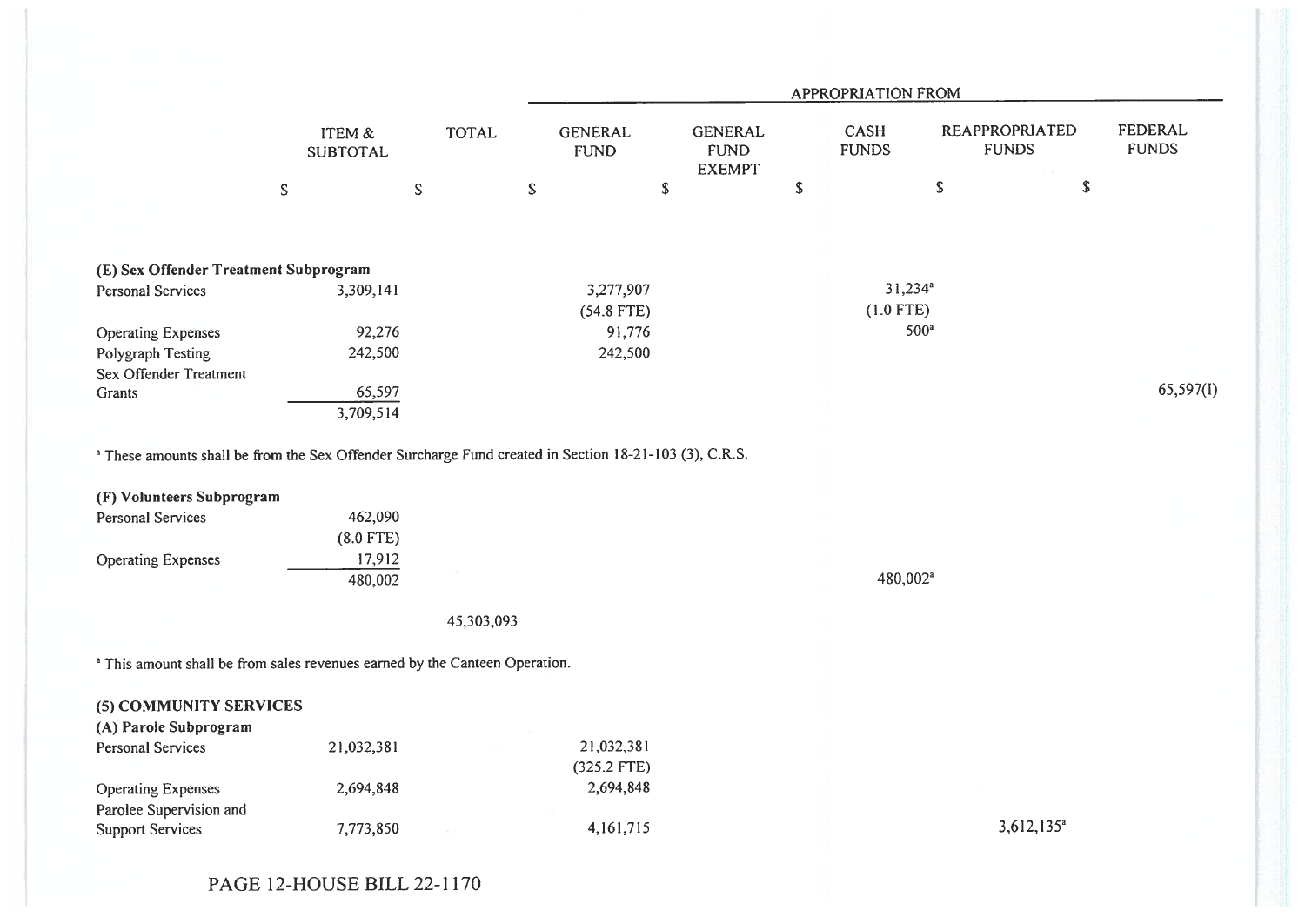|                                                        |                           |              |                               |                                                | APPROPRIATION FROM   |                                |                                |
|--------------------------------------------------------|---------------------------|--------------|-------------------------------|------------------------------------------------|----------------------|--------------------------------|--------------------------------|
|                                                        | ITEM &<br><b>SUBTOTAL</b> | <b>TOTAL</b> | <b>GENERAL</b><br><b>FUND</b> | <b>GENERAL</b><br><b>FUND</b><br><b>EXEMPT</b> | CASH<br><b>FUNDS</b> | REAPPROPRIATED<br><b>FUNDS</b> | <b>FEDERAL</b><br><b>FUNDS</b> |
|                                                        | \$                        | $\mathbb S$  | \$                            | \$                                             | \$                   | \$<br>\$                       |                                |
| Wrap-Around Services                                   |                           |              |                               |                                                |                      |                                |                                |
| Program                                                | 1,541,849                 |              | 1,541,849                     |                                                |                      |                                |                                |
| Grants to Community-based<br>Organizations for Parolee |                           |              |                               |                                                |                      |                                |                                |
| Support                                                | 6,697,140                 |              | 6,697,140                     |                                                |                      |                                |                                |
| Community-based<br><b>Organizations Housing</b>        |                           |              |                               |                                                |                      |                                |                                |
| Support                                                | 500,000                   |              | 500,000                       |                                                |                      |                                |                                |
| Parolee Housing Support                                | 500,000                   |              | 500,000                       |                                                |                      |                                |                                |
|                                                        | 40,740,068                |              |                               |                                                |                      |                                |                                |

<sup>a</sup> This amount shall be transferred from the Judicial Department from the Correctional Treatment Cash Fund Expenditures line item appropriation in the Probation and Related Services section.

| (B) Community Supervision Subprogram<br>(1) Community Supervision |           |              |            |
|-------------------------------------------------------------------|-----------|--------------|------------|
| <b>Personal Services</b>                                          | 4,313,280 | 4,313,280    |            |
|                                                                   |           | $(48.0$ FTE) |            |
| <b>Operating Expenses</b>                                         | 505,042   | 505,042      |            |
| <b>Psychotropic Medication</b>                                    | 31,400    | 31,400       |            |
| <b>Community Supervision</b>                                      |           |              |            |
| <b>Support Services</b>                                           | 2,234,102 | 2,196,451    | $37,651^a$ |
|                                                                   | 7,083,824 |              |            |

<sup>a</sup> This amount shall be transferred from the Department of Public Safety, Division of Criminal Justice, Offender Treatment and Services. These amounts originate as federal funds.

(2) Youthful Offender System Aftercare Personal Services 566,463 (8.0 FTE)

## PAGE 13-HOUSE BILL 22-1170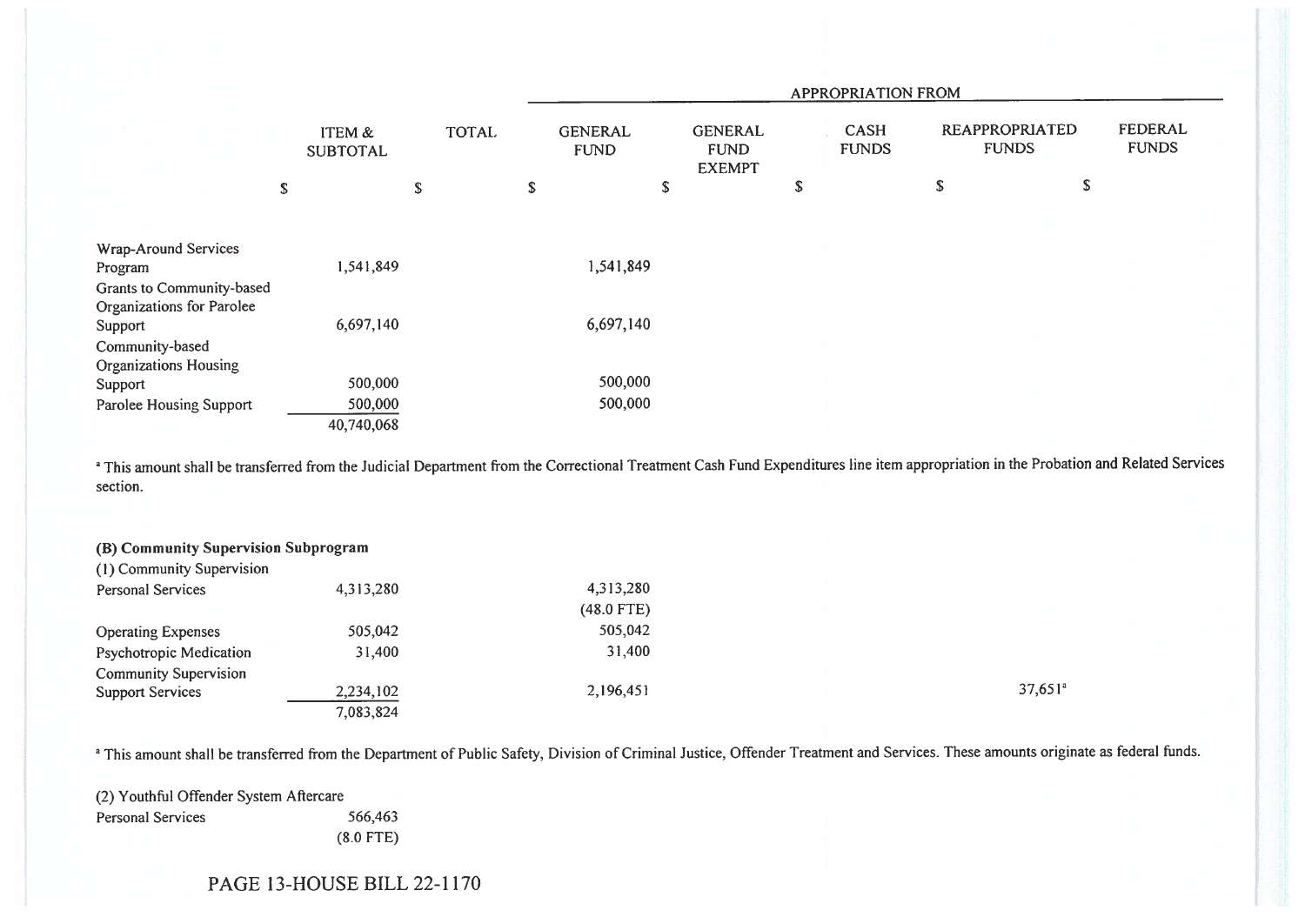|                                                       |                                      |              |                               |                                                |             | <b>APPROPRIATION FROM</b>   |                                       |               |                                |
|-------------------------------------------------------|--------------------------------------|--------------|-------------------------------|------------------------------------------------|-------------|-----------------------------|---------------------------------------|---------------|--------------------------------|
|                                                       | <b>ITEM &amp;</b><br><b>SUBTOTAL</b> | <b>TOTAL</b> | <b>GENERAL</b><br><b>FUND</b> | <b>GENERAL</b><br><b>FUND</b><br><b>EXEMPT</b> |             | <b>CASH</b><br><b>FUNDS</b> | <b>REAPPROPRIATED</b><br><b>FUNDS</b> |               | <b>FEDERAL</b><br><b>FUNDS</b> |
|                                                       | $\mathbb S$                          | \$           | $\mathbb S$                   | $\mathbb S$                                    | $\mathbb S$ |                             | \$                                    | ${\mathbb S}$ |                                |
|                                                       |                                      |              |                               |                                                |             |                             |                                       |               |                                |
| <b>Operating Expenses</b>                             | 141,067                              |              |                               |                                                |             |                             |                                       |               |                                |
| <b>Contract Services</b>                              | 837,601<br>1,545,131                 |              | 1,545,131                     |                                                |             |                             |                                       |               |                                |
|                                                       |                                      |              |                               |                                                |             |                             |                                       |               |                                |
| (C) Community Re-entry Subprogram                     |                                      |              |                               |                                                |             |                             |                                       |               |                                |
| <b>Personal Services</b>                              | 2,652,824                            |              | 2,652,824                     |                                                |             |                             |                                       |               |                                |
|                                                       |                                      |              | $(42.6$ FTE)                  |                                                |             |                             |                                       |               |                                |
| <b>Operating Expenses</b>                             | 146,702                              |              | 146,702                       |                                                |             |                             |                                       |               |                                |
| Offender Emergency<br>Assistance                      | 96,768                               |              | 96,768                        |                                                |             |                             |                                       |               |                                |
| <b>Contract Services</b>                              | 190,000                              |              | 190,000                       |                                                |             |                             |                                       |               |                                |
| Offender Re-employment                                |                                      |              |                               |                                                |             |                             |                                       |               |                                |
| Center<br><b>Community Reintegration</b>              | 100,000                              |              | 100,000                       |                                                |             |                             |                                       |               |                                |
| Grants                                                | 39,098                               |              |                               |                                                |             |                             |                                       |               | 39,098(I)                      |
|                                                       |                                      |              |                               |                                                |             |                             |                                       |               | $(1.0$ FTE)                    |
| <b>Transitional Work Program</b>                      | 1,900,000                            |              | 1,900,000                     |                                                |             |                             |                                       |               |                                |
|                                                       | 5,125,392                            |              | $(1.0$ FTE)                   |                                                |             |                             |                                       |               |                                |
|                                                       |                                      |              |                               |                                                |             |                             |                                       |               |                                |
|                                                       |                                      | 54,494,415   |                               |                                                |             |                             |                                       |               |                                |
|                                                       |                                      |              |                               |                                                |             |                             |                                       |               |                                |
| (6) PAROLE BOARD                                      |                                      |              |                               |                                                |             |                             |                                       |               |                                |
| <b>Personal Services</b>                              | 1,725,091                            |              |                               |                                                |             |                             |                                       |               |                                |
|                                                       | $(19.5$ FTE)                         |              |                               |                                                |             |                             |                                       |               |                                |
| <b>Operating Expenses</b><br><b>Contract Services</b> | 107,390                              |              |                               |                                                |             |                             |                                       |               |                                |
|                                                       | 242,437                              |              |                               |                                                |             |                             |                                       |               |                                |
|                                                       |                                      |              |                               |                                                |             |                             |                                       |               |                                |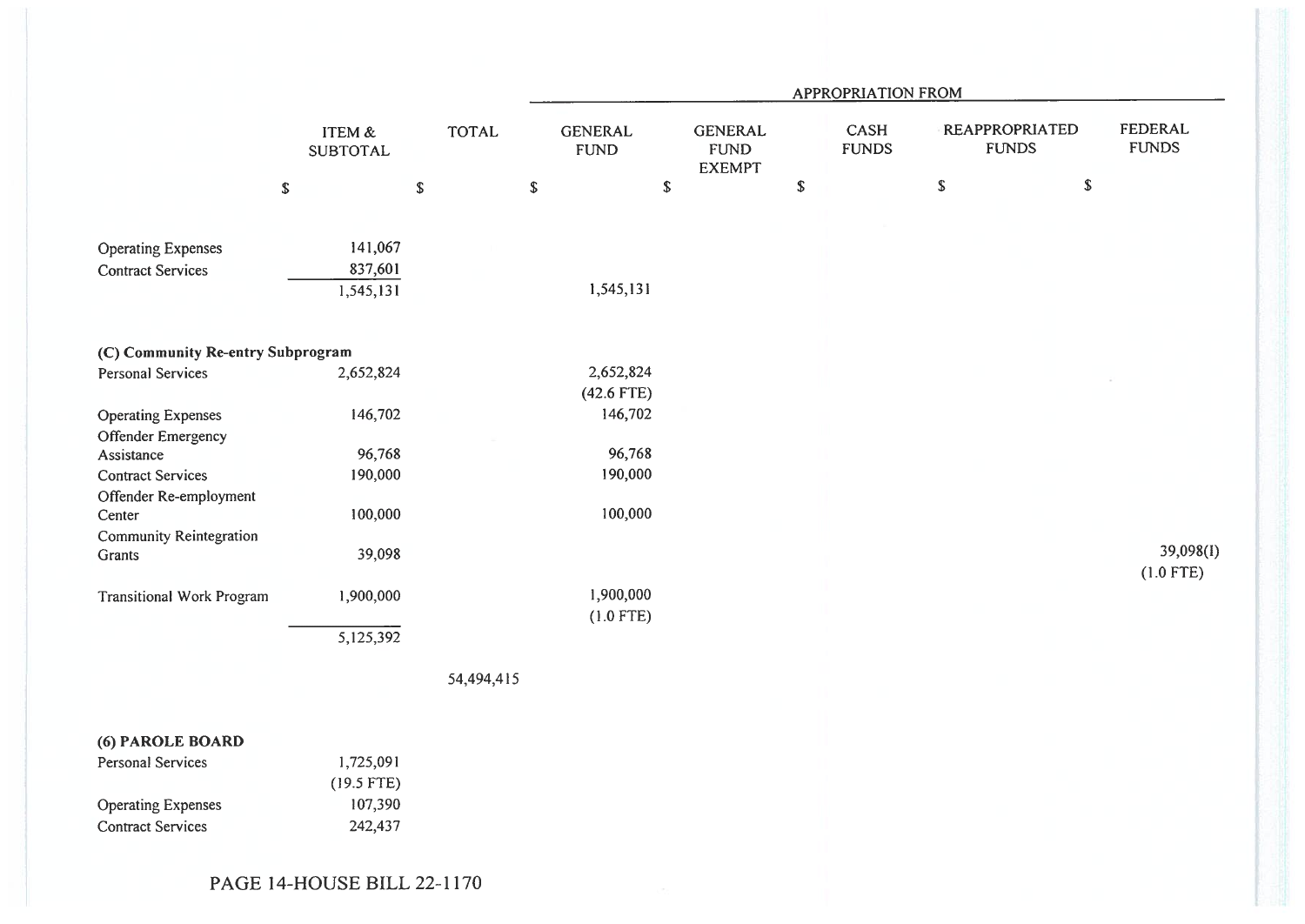|                                  |                           |   |              |                               |                                                | APPROPRIATION FROM                     |                                         |                         |
|----------------------------------|---------------------------|---|--------------|-------------------------------|------------------------------------------------|----------------------------------------|-----------------------------------------|-------------------------|
|                                  | ITEM &<br><b>SUBTOTAL</b> |   | <b>TOTAL</b> | <b>GENERAL</b><br><b>FUND</b> | <b>GENERAL</b><br><b>FUND</b><br><b>EXEMPT</b> | <b>CASH</b><br><b>FUNDS</b>            | <b>REAPPROPRIATED</b><br><b>FUNDS</b>   | FEDERAL<br><b>FUNDS</b> |
|                                  | \$                        | S | $\mathbb{S}$ |                               | \$                                             | \$                                     | \$<br>${\mathbb S}$                     |                         |
| Administrative and IT<br>Support | 177,677<br>$(2.0$ FTE)    |   | 2,252,595    | 2,252,595                     |                                                |                                        |                                         |                         |
| (7) CORRECTIONAL INDUSTRIES      |                           |   |              |                               |                                                |                                        |                                         |                         |
| Personal Services                | 11,890,516                |   |              |                               |                                                | 4,068,234 <sup>a</sup><br>$(52.1$ FTE) | 7,822,282 <sup>b</sup><br>$(102.9$ FTE) |                         |
| <b>Operating Expenses</b>        | 5,694,639                 |   |              |                               |                                                | 1,546,956 <sup>a</sup>                 | $4,147,683^b$                           |                         |
| <b>Raw Materials</b>             | 30,116,846                |   |              |                               |                                                | 6,055,860 <sup>a</sup>                 | 24,060,986 <sup>b</sup>                 |                         |
| Inmate Pay                       | 2,750,000                 |   |              |                               |                                                | $1,114,590^a$                          | $1,635,410^b$                           |                         |
| Capital Outlay                   | 1,219,310                 |   |              |                               |                                                | 309,259 <sup>a</sup>                   | $910,051^b$                             |                         |
| Correctional Industries Grants   | 2,500,000                 |   |              |                               |                                                |                                        |                                         | 2,500,000(I)            |
| <b>Indirect Cost Assessment</b>  | 446,643                   |   |              |                               |                                                | 137,785 <sup>a</sup>                   | $301,690^b$                             | 7,168(1)                |
|                                  |                           |   | 54,617,954   |                               |                                                |                                        |                                         |                         |

<sup>a</sup> Of these amounts, an estimated \$13,082,684 is from sales to non-state entities and an estimated \$150,000 is from rents and royalties earned on Penitentiary Trust land managed by the State Board of Land Commissioners pursuant to Section 36-1-116 (2), C.R.S.

<sup>b</sup> Of these amounts, an estimated \$29,028,013 is from sales to other state agencies and an estimated \$9,850,089 is from the Department of Revenue for the purchase of license plates.

| (8) CANTEEN OPERATION     |              |            |                     |
|---------------------------|--------------|------------|---------------------|
| Personal Services         | 2,364,287    |            |                     |
|                           | $(28.0$ FTE) |            |                     |
| <b>Operating Expenses</b> | 18,930,041   |            |                     |
| Inmate Pay                | 73,626       |            |                     |
| Indirect Cost Assessment  | 82,811       |            |                     |
|                           |              | 21,450,765 | $21,450,765(I)^{a}$ |

<sup>a</sup> This amount shall be from sales revenues earned by the Canteen Operation and is continuously appropriated to the division pursuant to Section 17-24-126 (1), C.R.S.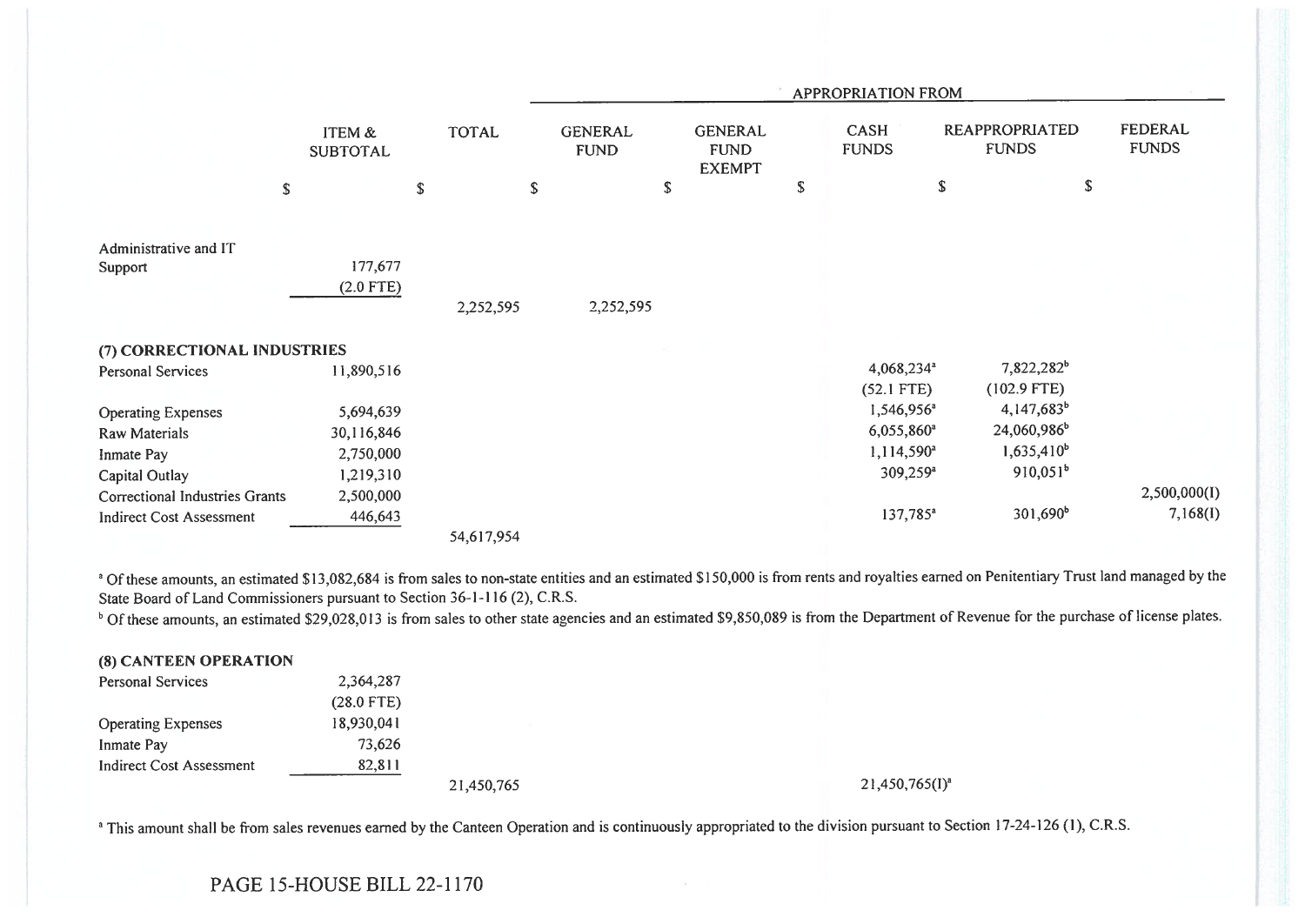|                                        |                           |               |                               |                                                |                             | <b>APPROPRIATION FROM</b>  |                                       |                         |
|----------------------------------------|---------------------------|---------------|-------------------------------|------------------------------------------------|-----------------------------|----------------------------|---------------------------------------|-------------------------|
|                                        | ITEM &<br><b>SUBTOTAL</b> | <b>TOTAL</b>  | <b>GENERAL</b><br><b>FUND</b> | <b>GENERAL</b><br><b>FUND</b><br><b>EXEMPT</b> | <b>CASH</b><br><b>FUNDS</b> |                            | <b>REAPPROPRIATED</b><br><b>FUNDS</b> | FEDERAL<br><b>FUNDS</b> |
|                                        | c<br>ъ                    | ጦ<br>Ф        | ø<br>ъ                        |                                                | ۰D                          | \$                         | Ф                                     |                         |
| <b>TOTALS PART II</b><br>(CORRECTIONS) |                           | \$959,986,433 | \$866,975,862                 |                                                |                             | \$46,289,623"              | \$43,788,523                          | $$2,932,425^b$          |
|                                        |                           | \$965,948,735 | \$875,338,164                 |                                                |                             | $$43,889,623$ <sup>a</sup> |                                       |                         |

a Of this amount, \$21,450,765 contains an (1) notation.

 $<sup>b</sup>$  This amount contains an (I) notation.</sup>

FOOTNOTES -- The following statements are referenced to the numbered footnotes throughout section 2.

- 3 Department of Corrections, Management, External Capacity Subprogram, Payments to House State Prisoners -- The Department of Corrections is authorized to transfer up to 5.0 percent of the total appropriation for the external capacity subprogram between line items in the external capacity subprogram for purposes of reimbursing local jails and private prison providers.
- 4 Department of Corrections, Management, External Capacity Subprogram, Payments to House State Prisoners, Payments to in-state private prisons at a rate of \$58.79 \$63.32 per inmate per day - It is the General Assembly's intent that in-state private prisons use funds provided through this appropriation to provide levels of staffing and services similar to comparable state prisons to the extent possible.
- 5 Department of Corrections, Institutions, Housing and Security Subprogram, Personal Services -- The amount appropriated in this line item does not include the \$591,630 of FY 2021-22 General Fund appropriations for the Department of Corrections set forth in sections 124 through 128 of Title 17, Article 18, C.R.S. In calculating the amount appropriated in this line item, it is assumed that these statutory appropriations will be used for the same line item.
- 5a DEPARTMENT OF CORRECTIONS, INSTITUTIONS, MEDICAL SERVICES SUBPROGRAM -- IN ADDITION TO THE TRANSFER AUTHORITY PROVIDED IN SECTION 24-75-108, C.R.S., THE DEPARTMENT OF CORRECTIONS IS AUTHORIZED TO TRANSFER UP TO 5.0 PERCENT OF THE TOTAL APPROPRIATION FOR PURCHASE OF PHARMACEUTICALS, HEPATITIS C TREATMENT COSTS, AND EXTERNAL MEDICAL SERVICES BETWEEN THOSE LINE ITEMS FOR THE PURPOSES OF PROVIDING PHARMACEUTICALS, HEPATITIS C TREATMENTS, AND EXTERNAL MEDICAL SERVICES FOR INMATES.